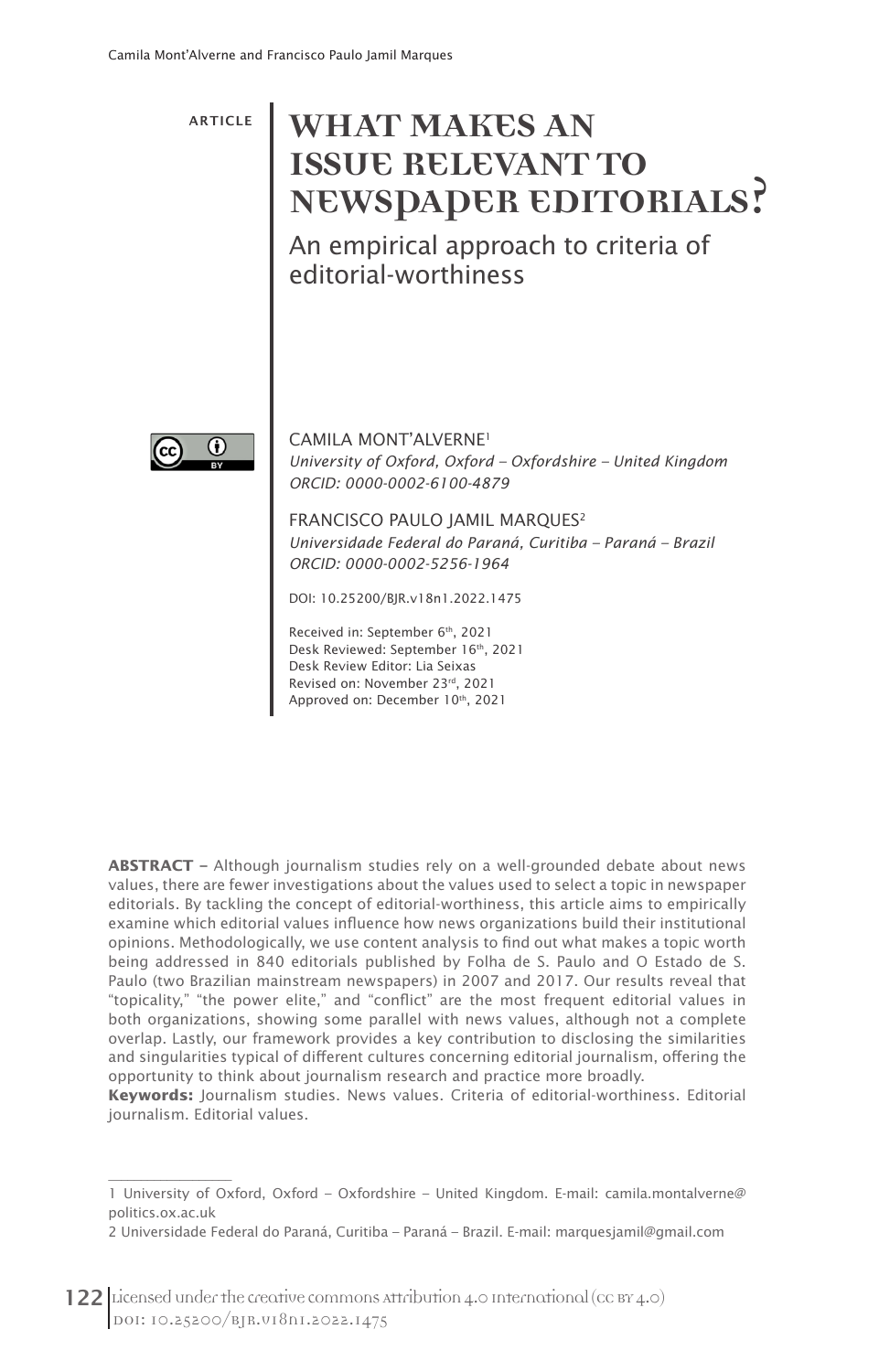#### **O QUE TORNA UM ASSUNTO RELEVANTE PARA EDITORIAIS JORNALÍSTICOS? Uma abordagem empírica sobre os critérios de editorialidade**

**RESUMO –** Embora os estudos sobre jornalismo partam de um debate consolidado sobre valores notícia, existem menos investigações a respeito dos valores utilizados para selecionar um assunto em editoriais. Partindo do conceito de editorialidade, este artigo procura examinar empiricamente quais valores editoriais influenciam em como as organizações noticiosas constroem suas opiniões institucionais. Metodologicamente, usamos Análise de Conteúdo para descobrir o que faz um assunto ser abordado em 840 editoriais publicados por Folha de S. Paulo e O Estado de S. Paulo em 2007 e 2017. Os resultados mostram que "topicalidade", "elites" e "conflito" são os valores editoriais mais frequentes nas duas publicações, mostrando algum paralelo com os valores notícia, embora não haja uma sobreposição completa. Nosso trabalho oferece uma contribuição crucial para revelar similaridades e singularidades típicas de diferentes culturas editoriais, oferecendo a oportunidade de refletir sobre pesquisa e prática jornalística de forma mais ampla.

**Palavras-chave:** Estudos de jornalismo. Valores notícia. Critérios de editorialidade. Jornalismo editorial. Valores editoriais.

#### **QUÉ DEBE TENER UN ASUNTO PARA QUE SEA DISCUTIDO EN EDITORIALES? Un enfoque empírico para los criterios de editorialidad**

**RESUMEN –** Aún que los estudios sobre periodismo estén consolidados acerca de los valores noticia, hay menos investigaciones acerca de los valores que se usan para seleccionar un asunto en editoriales. Este artículo parte del concepto de editorialidad para analizar empíricamente que valores editoriales afectan como los media crean sus opiniones institucionales. Nosotros usamos análisis de contenido para averiguar lo que hace que un asunto sea tratado en 840 editoriales publicados por Folha de S.Paulo y O Estado de S. Paulo, dos de los principales periódicos de Brasil. Los resultados muestran que "topicalidad", "élites", y "conflicto" son los valores editoriales más frecuentes en los dos periódicos, revelando semejanza con valores noticia, aún que no haya superposición total. Nuestro trabajo ofrece una importante contribución para revelar semejanza y singularidad de distintas culturas editoriales, con la oportunidad de reflexionar acerca de la investigación y practica periodística de forma más amplia.

**Palabras clave:** Estudios sobre periodismo. Valores noticia. Critérios de editorialidad. Periodismo editorial. Valores editoriales.

# **1 Introduction**

Around 2:30 AM on January 27, 2013, there was a fire at the Kiss Nightclub, located in the Brazilian city of Santa Maria, during a party organized by college students. After one of the bands performing that night let off fireworks inside the club, the flare then ignited flammable acoustic foam in the ceiling. The number of people inside the club exceeded the maximum capacity, and there were not enough emergency exits, which led to 242 deaths and 680 people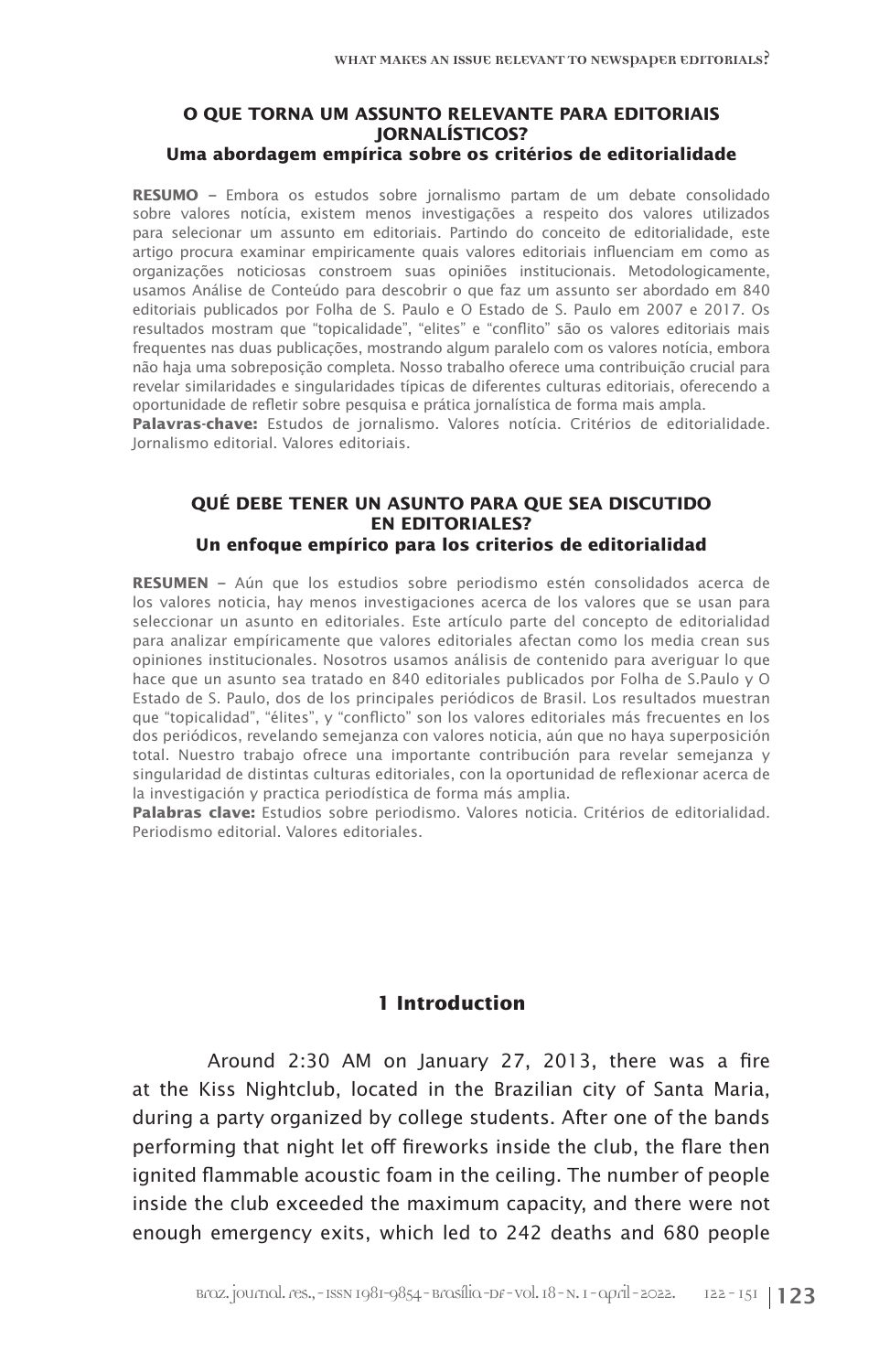injured. This was the second deadliest fire in Brazil and the third largest tragedy in nightclubs in the world.

As expected, the event dominated news coverage in the following days, being the headline of Brazil's leading newspapers and TV news shows. However, when we look at the editorial pages of the mainstream publications in the country, the fire was not so frequently addressed. What explains that an event that receives high newsworthiness does not draw the same attention when newspapers present their opinions? To answer this question, we need to go beyond the debate on news values and explore what values explain the selection of news media's editorials.

The discussion concerning news values is well-grounded in journalism studies. A large array of theoretical and methodological tools has been developed to understand which requisites an event must fulfill to be newsworthy (Gans, 1979; Harcup & O'Neill, 2001; Traquina, 2005). Indeed, the news values proposed after the seminal study by Galtung and Ruge (1965) have been tested in different contexts (Bednarek & Caple, 2017; Brighton & Foy, 2007; Dalpiaz, 2011; Fontcuberta, 1993; Harcup & O'Neill, 2001, 2016; Preston, 2015; Silva et al., 2014). Nevertheless, informing is not the single role journalism plays, and opinion texts still suggest agendas and frames to the public, playing a significant role in helping people forge their positions (Eilders, 1999; Espinosa, 2003; Firmstone, 2019a).

This is the case of newspaper editorials, aimed to present an organization's opinion on issues of public concern. Editorials are relevant because they dialogue directly with elites, intervene in political debates, and call on political actors to act in a particular way (Hallock, 2007; Izadi & Saghaye-Biria, 2007; Melo, 2003; Mont'Alverne et al., 2018). However, literature has shown that such pieces address a more limited selection of topics when compared to news (Billeaudeaux et al., 2003; Firmstone, 2019a; Fogoaga, 1982; Lule, 2002; Meltzer, 2007; Ryan, 2004). Still, the requisites an event requires to be addressed in editorials are not evident in journalism scholarship. I.e., research has yet to comprehensively assess how news organizations build their positions and which aspects are relevant in editorials' production (Eilders, 1999; Firmstone, 2008; Marques & Mont'Alverne, 2021).

This article sets out to analyze the criteria aimed to drive editorials' writing and publishing in newspapers. More specifically,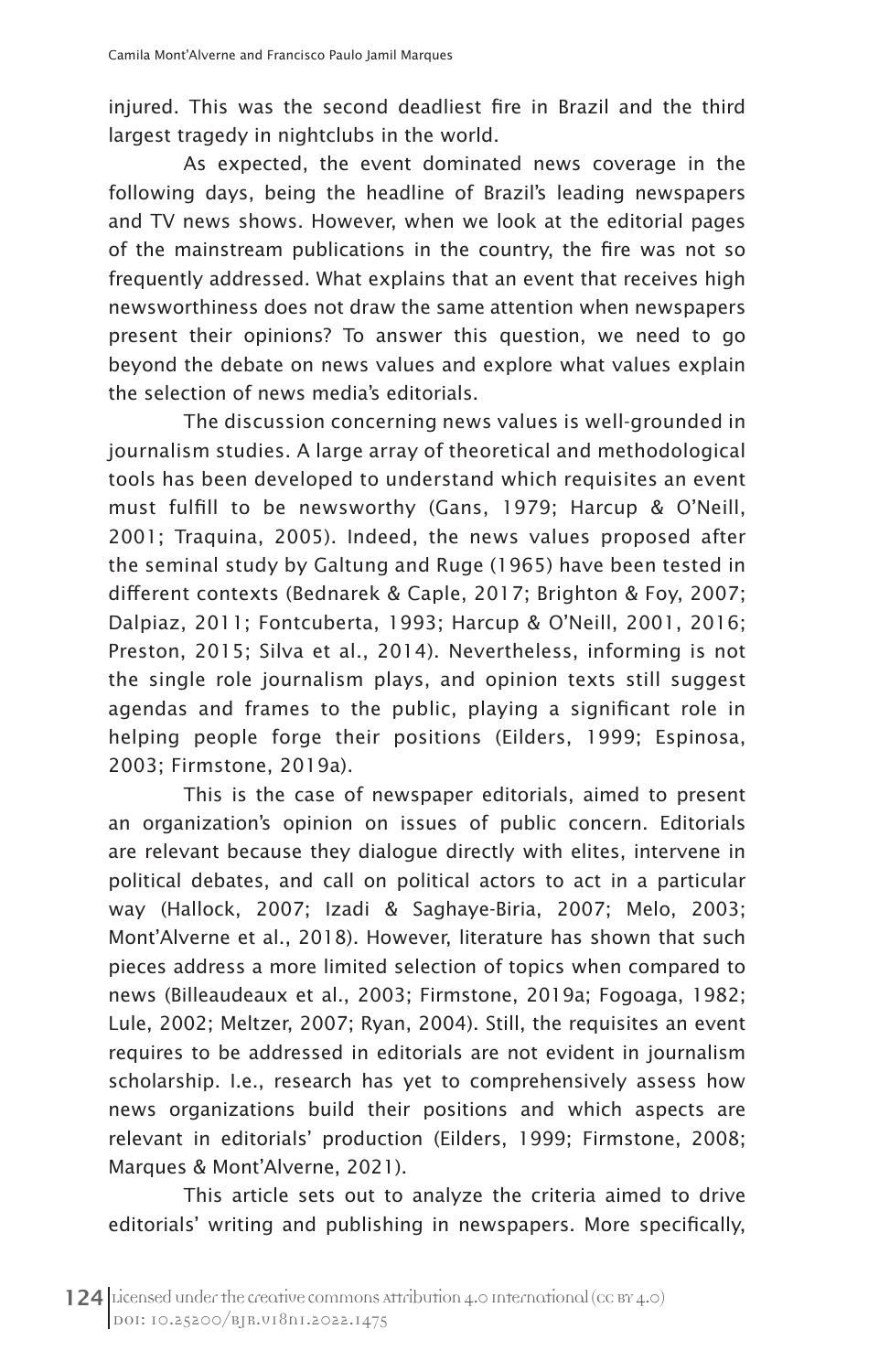departing from a model for carving out editorial values, we test such a model against empirical analysis. According to Marques and Mont'Alverne (2021), the concept of criteria of editorial-worthiness consists of (a) editorial values and (b) editorial factors, further divided into 25 items assigned to examining the elements influencing how news organizations build their opinions. However, notwithstanding the theoretical innovation, the authors and other scholars propose, the values and factors at stake still need empirical validation.

To overcome the little empirical research to date on the issue, we analyze 840 editorials published over two years (2007 and 2017) by two of the leading Brazilian quality papers: Folha de S.Paulo (FSP) and O Estado de S. Paulo (OESP). We argue that analyzing different periods may highlight some particularities regarding editorial characteristics throughout time (for example, to gather evidence for the stability of some editorial values).

This study contributes to the international community by helping to de-westernize journalism research, as strongly suggested over the last years (Cushion, 2008; Hallin & Mancini, 2012; Hanusch & Vos, 2019; Pfetsch & Berlin, 2015; Waisbord & Mellado, 2014). Journalism in Brazil combines elements from different media systems, such as separating news from opinion, strong ties between media elites and politicians or businesspeople, and high ownership concentration (Guerrero & Márquez-Ramírez, 2014). Such traits allow us to test the empirical validity of the criteria of editorial-worthiness in a context that mixes an authoritarian tradition in politics and news (Albuquerque, 2010) with attempts to replicate the mainstream American practice of journalism. There is another reason why this investigation is timely: our framework allows us to acknowledge the characteristics of published editorials even if we take into account news organizations from different countries and professional cultures (Wahl-Jorgensen, 2009; Willig, 2012).

The remainder of this article is structured as follows. The next section discusses the concept of editorial-worthiness, departing from a parallel between editorial and news values. Then, we detail the research design, presenting our research question, data collection, and the operationalization of variables. After presenting the results, we review the research findings, as well as the theoretical and practical implications of our study to the research agenda.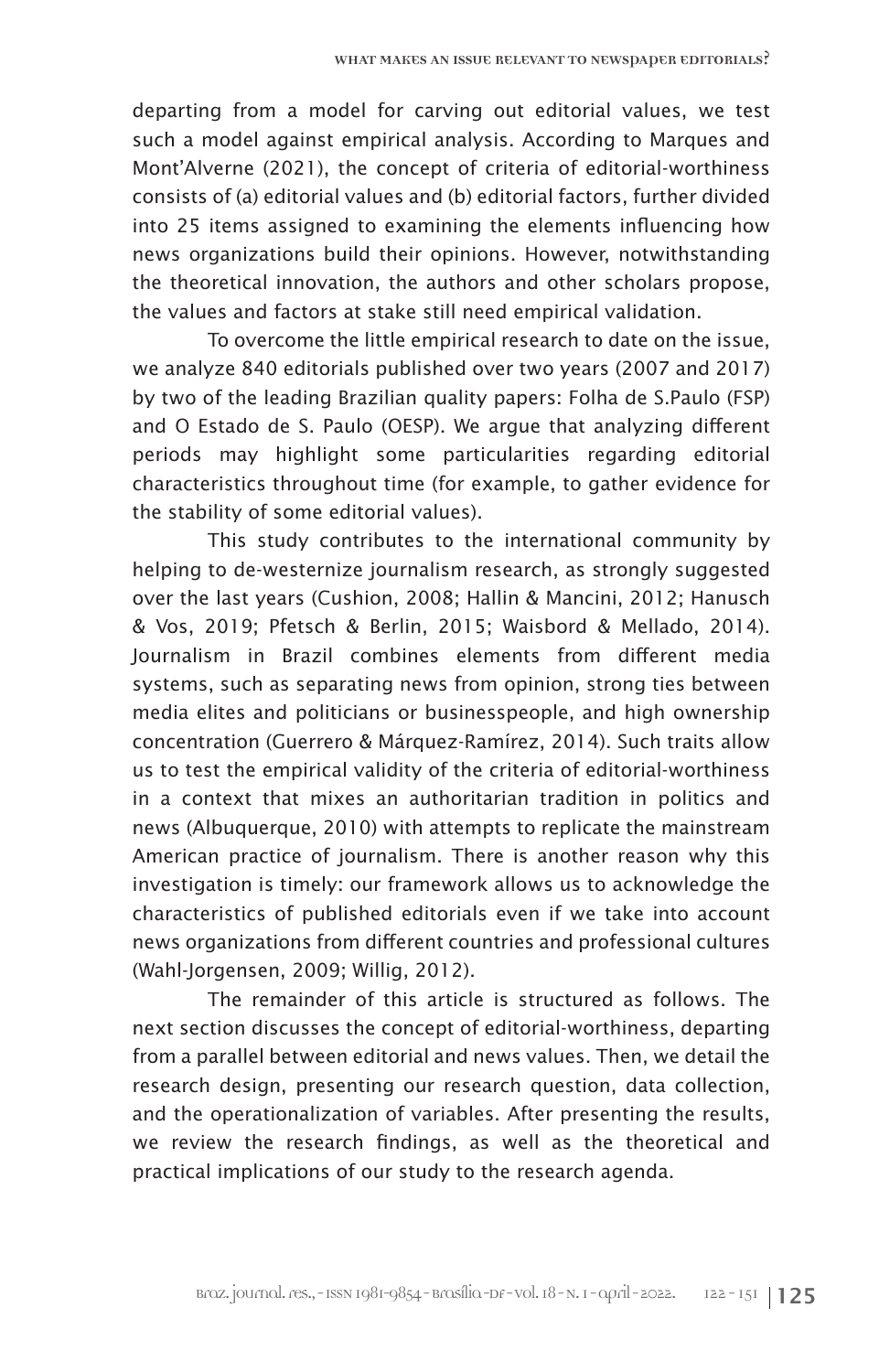# **2 Literature review**

Newspaper editorials are unsigned texts intended to express institutional opinions about relevant public matters (Armañanzas & Nocí, 1996; Firmstone, 2019a; Hallock, 2007; Melo, 1985). Accordingly, editorials play a double role: they both guide readers (offering them an interpretation concerning the significant issues at stake in a given moment) and are responsible for building the public image associated with a media brand (Arbex Júnior, 1987; Artemas et al., 2018; Eilders, 1999; Firmstone, 2019a; Guerreiro Neto, 2016).

Besides summarizing the opinions a news organization holds, editorial texts emphasize actors and perspectives worthy of being addressed according to the perspectives of a newspaper's editorial board (Firmstone, 2008; Gronemeyer & Porath, 2015; Marques & Mont'Alverne, 2021). Accordingly, editorials are directly linked to the social status and credibility the public attributes to a media organization (Firmstone, 2008; Lule, 2002).

Usually, only trusted professionals are assigned to write editorials since this kind of content requires familiarity with the positions organizations historically adopt (Firmstone, 2008; Mont'Alverne et al., 2018; Oakes, 1964). Since the opinions expressed in editorials do not necessarily belong to the individual who writes them, one expects their production to be driven by principles aimed to ensure some coherence even if the editorial board changes over time. Therefore, newsroom managers assume that editorialists are aware of the differences between private opinions and the opinions an organization sustains through editorials (Meltzer, 2007; Oakes, 1964; Wilhoit & Drew, 1991).

To discuss the principles and rules guiding the construction of institutional opinions, we depart from a parallel between editorial and news production values. Thus, we deem it appropriate to discuss editorial-worthiness based on a brief recognition of newsworthiness.

When explaining why some events become news, Gans (1979) stresses that news stories must be relevant (involving public issues, especially the government performance) or interesting (e.g., people stories). De Vreese (2005) suggests internal and external factors influencing news production routines, such as the role of editors' preferences for some political leanings, the pressure politicians and other interest groups exert over news organizations, and the grammar of journalism as a professional activity (which requires reporters to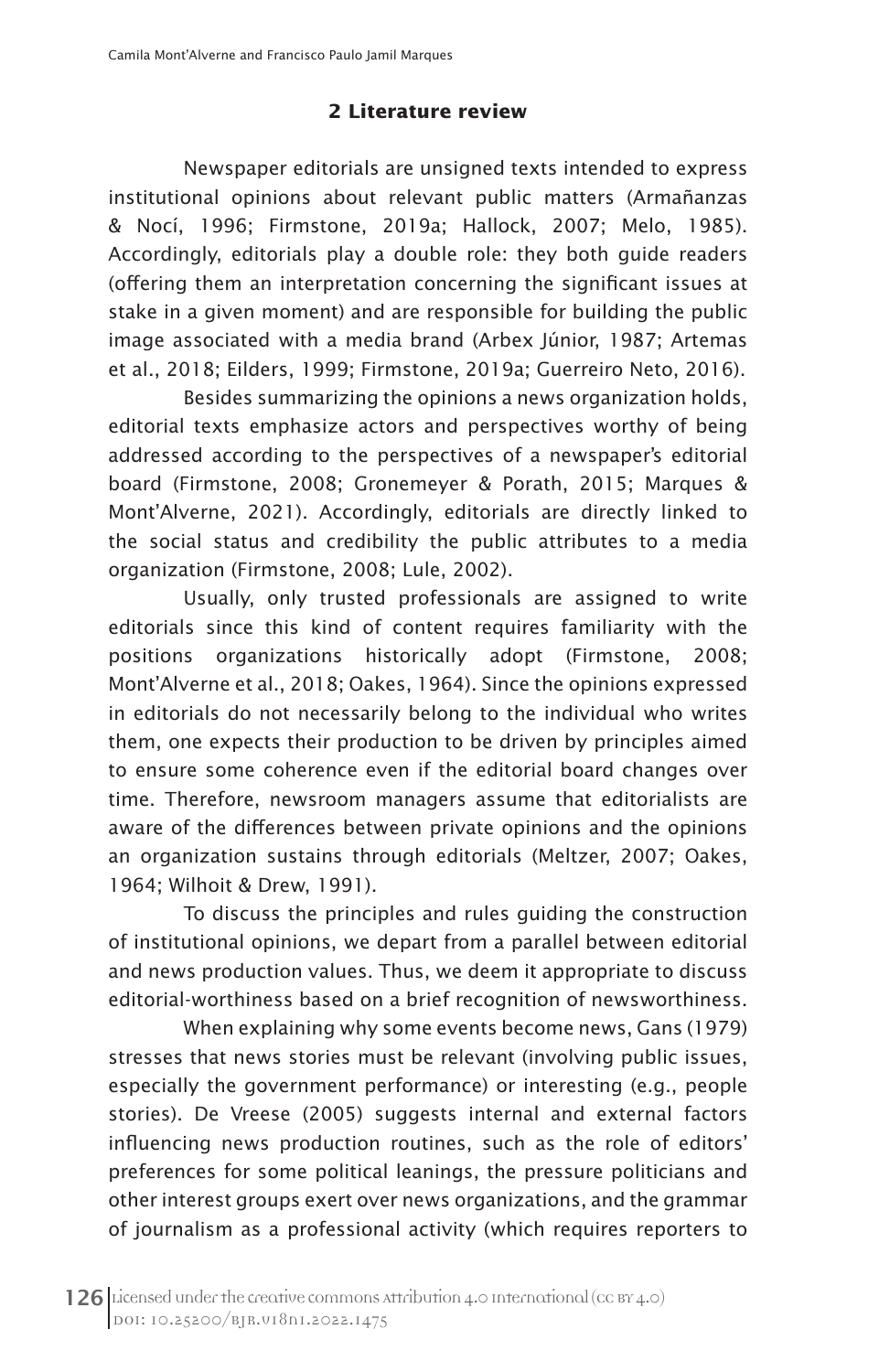be attentive to elements like the number of people affected by an event). To summarize, a newsworthy event is generally relevant or interesting enough to have the potential of becoming news (Albæk et al., 2019; Harcup, 2019).

Considering this idea, we ask if and to what extent the making of editorials is affected by the same values influencing news making. From a theoretical and practical point of view, there are noticeable differences between editorial and news – for example, editorials comment on a narrower scope of topics than the news section, focusing more on politics or the economy, while news cover a broader range of aspects, including sports or entertainment (Marques et al., 2020; Orosa et al., 2013). This is also a sign of how selective editorials need to be, considering that only a few of them are published daily. Meanwhile, news organizations produce hundreds of stories in the same period. The issues discussed in editorials may reveal how news organizations express their priorities (Eilders, 1997). Accordingly, it is common for news organizations to use editorials to reinforce their principles and interests on some issues (Eilders, 1999; Firmstone, 2008), as well as to build their identity before the public (Baym, 2000; Golan, 2010).

# **2.1 What does editorial-worthiness mean?**

The literature explaining editorials' production routines is relatively scarce. A clear systematization concerning why an issue is discussed in newspaper editorials has only emerged over the last decades. Firmstone (2008) lists four central values accounting for the selection of issues in institutional opinions: the news values themselves; the importance the editorial board assigns to a topic; the presumed interest of the audience; the broader media debate (i.e., the extent to which a topic is being reported or commented on in other news outlets). Another contribution comes from Marques and Mont'Alverne (2021). The authors developed the idea of criteria of editorial-worthiness, aimed to encompass a set of requisites an event must achieve to be discussed in editorials. By considering Firmstone and other authors (Bednarek & Caple, 2017; Harcup & O'Neill, 2001, 2016; Meltzer, 2007; Oakes, 1964; Wiggins, 1942), Marques and Mont'Alverne (2021) employed a deductive method to sketch the categories Figure 1 displays.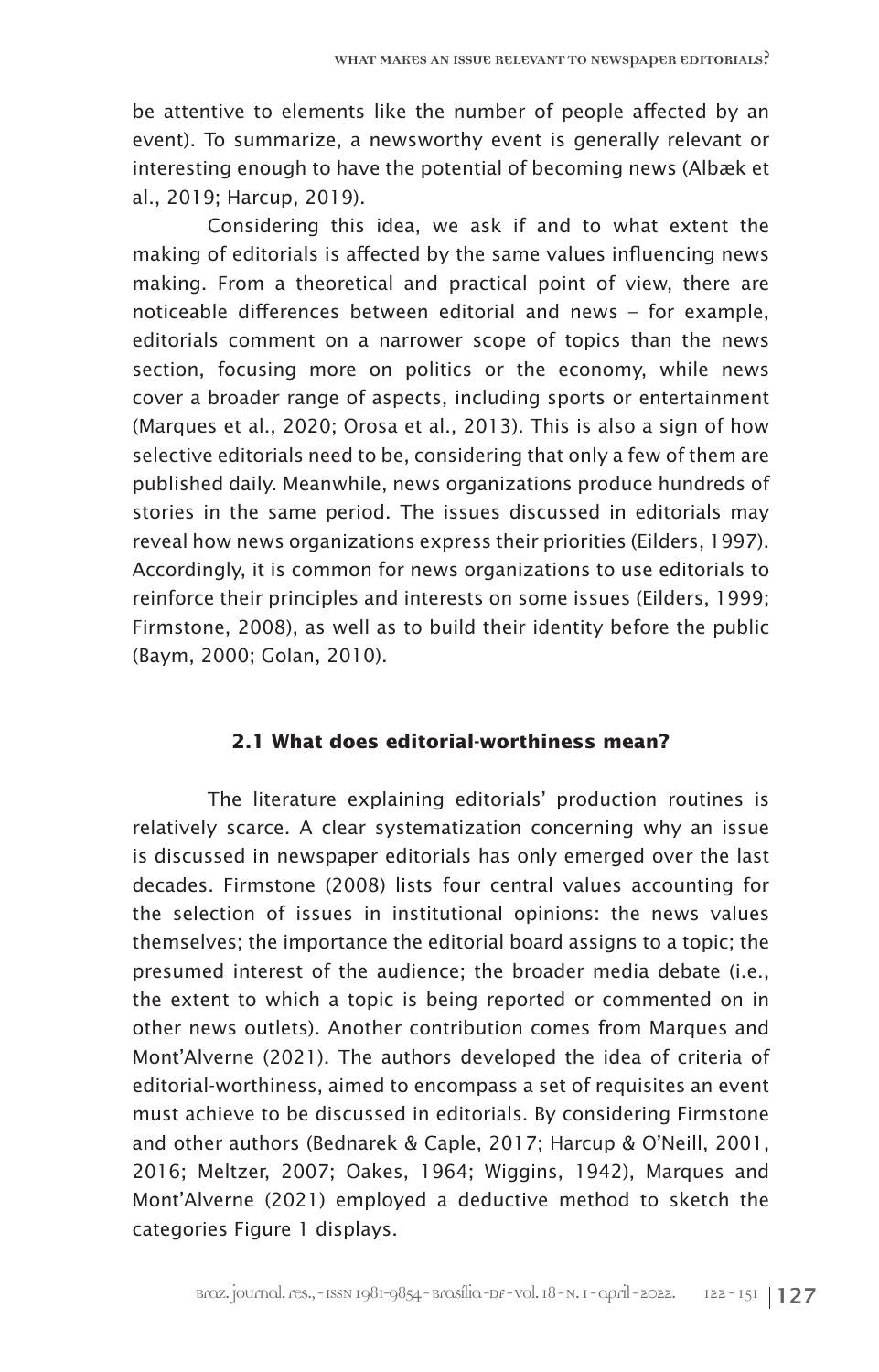# **Figure 1**

# *Criteria of editorial-worthiness*



Source: Marques and Mont'Alverne (2021).

Marques and Mont'Alverne (2021) divide the criteria of editorial-worthiness into two dimensions: (a) editorial values – elements empirically identifiable by studying the texts themselves through their content – and (b) editorial factors – contextual and institutional aspects that cannot be verified by directly analyzing the opinionated pieces because they are linked to organizational idiosyncrasies or interests external to the journalistic field. Nevertheless, the authors do not discuss the challenges of empirically applying such values and factors.

We argue that the empirical distinction between editorial values and editorial factors asks for different research methods to test the concept of editorial-worthiness. I.e., editorial factors can only be observed by carrying out *in loco* analyses in newsrooms, using ethnographic approaches or interviews. Editorial values, in turn, are identifiable by investigating the texts using content analysis, for example. Therefore, this article empirically examines the editorial values proposed in the theoretical model presented above. Chart 1 describes the meaning of each editorial value shown in Figure 1.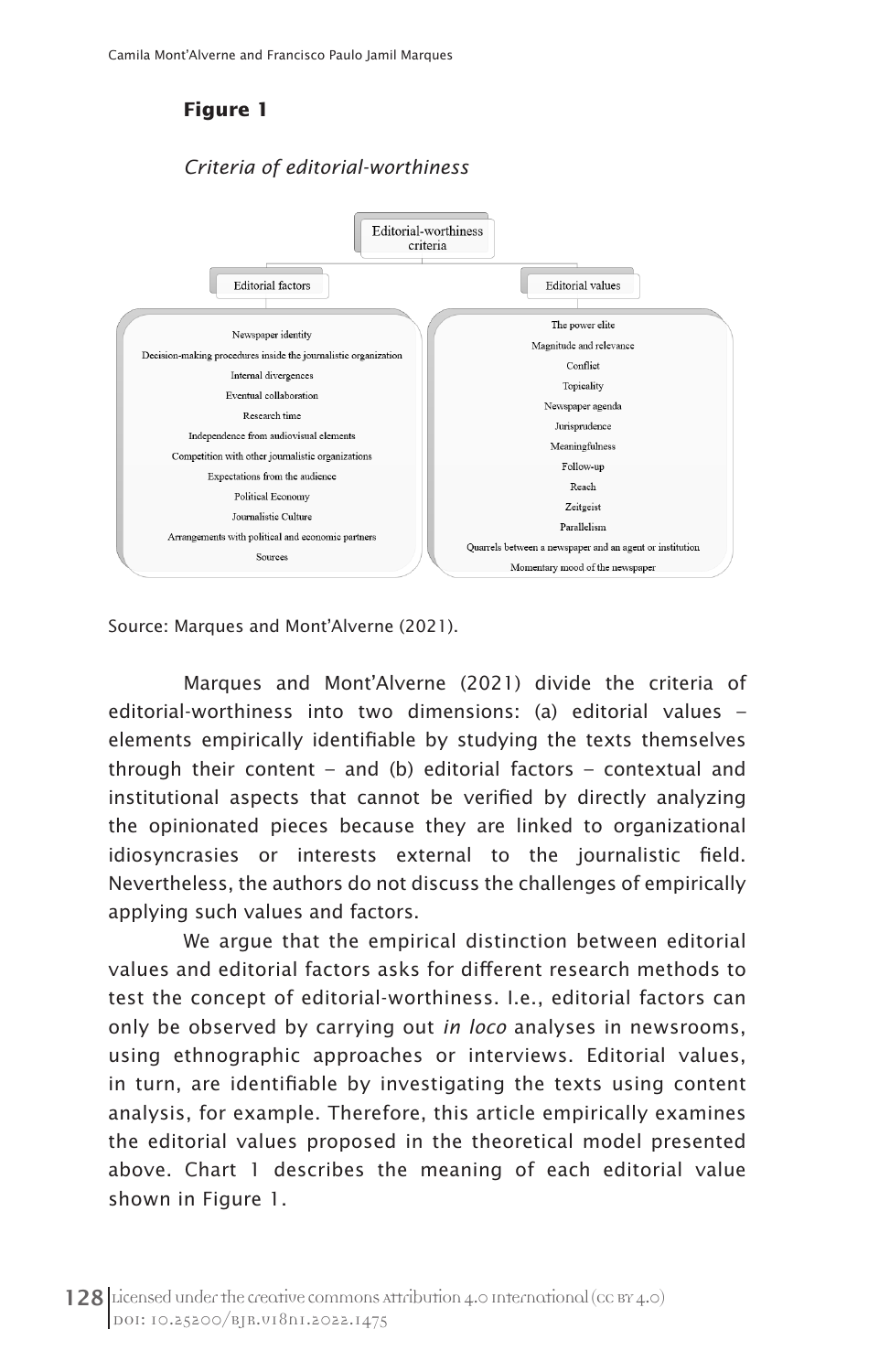# **Chart 1**

# *Editorial values*

| <b>Editorial value</b>                                                        | Description                                                                                                                                                                                                                                                        |
|-------------------------------------------------------------------------------|--------------------------------------------------------------------------------------------------------------------------------------------------------------------------------------------------------------------------------------------------------------------|
| The power elite                                                               | Readiness to mention people holding prominent positions.                                                                                                                                                                                                           |
| Magnitude and<br>relevance                                                    | Coverage of an event due to its social relevance or amount of<br>people affected by them.                                                                                                                                                                          |
| Conflict                                                                      | The existence of controversies draws the attention of<br>newspaper editorials.                                                                                                                                                                                     |
| Topicality                                                                    | This value considers the preference for dealing with events<br>present on the public agenda at a given moment.                                                                                                                                                     |
| Newspaper agenda                                                              | An issue can be addressed in editorials mainly because it is<br>important to the newspaper itself, even if it is not a "hot" issue.                                                                                                                                |
| Jurisprudence                                                                 | Previous editorial decisions work as a quideline for later<br>manifestations on related topics.                                                                                                                                                                    |
| Meaningfulness                                                                | The tendency to prioritize subjects in which a newspaper has<br>a higher chance of having its opinion publicly considered or<br>respected.                                                                                                                         |
| Follow-up                                                                     | Editorials may cover the same topic when controversies or events<br>of social repercussion persist in the public debate over a long time<br>and meet the newspaper's interest.                                                                                     |
| Reach                                                                         | The primary geographic scope of a journalistic organization is<br>also considered when deciding what editorials will address.                                                                                                                                      |
| Zeitgeist                                                                     | Depending on the transformations that each society undergoes over<br>time, it may be no longer acceptable to defend specific arguments<br>in public. The making of an editorial also considers the spirit of the<br>time and the milieu where texts are published. |
| Parallelism                                                                   | This editorial value has to do with the ideological adherence of news<br>organizations to institutions or ideologies from other fields.                                                                                                                            |
| Ouarrels between a<br>newspaper and an<br>agent or institution                | The antagonism of a newspaper toward a specific authority or<br>leader can be cultivated over the years, quiding the production of<br>adversarial editorials.                                                                                                      |
| The momentary<br>mood of the<br>newspaper<br>toward people or<br>institutions | The resistance of a newspaper expressed through editorials<br>toward someone or something may also be temporary.                                                                                                                                                   |

Source: adapted from Marques and Mont'Alverne (2021).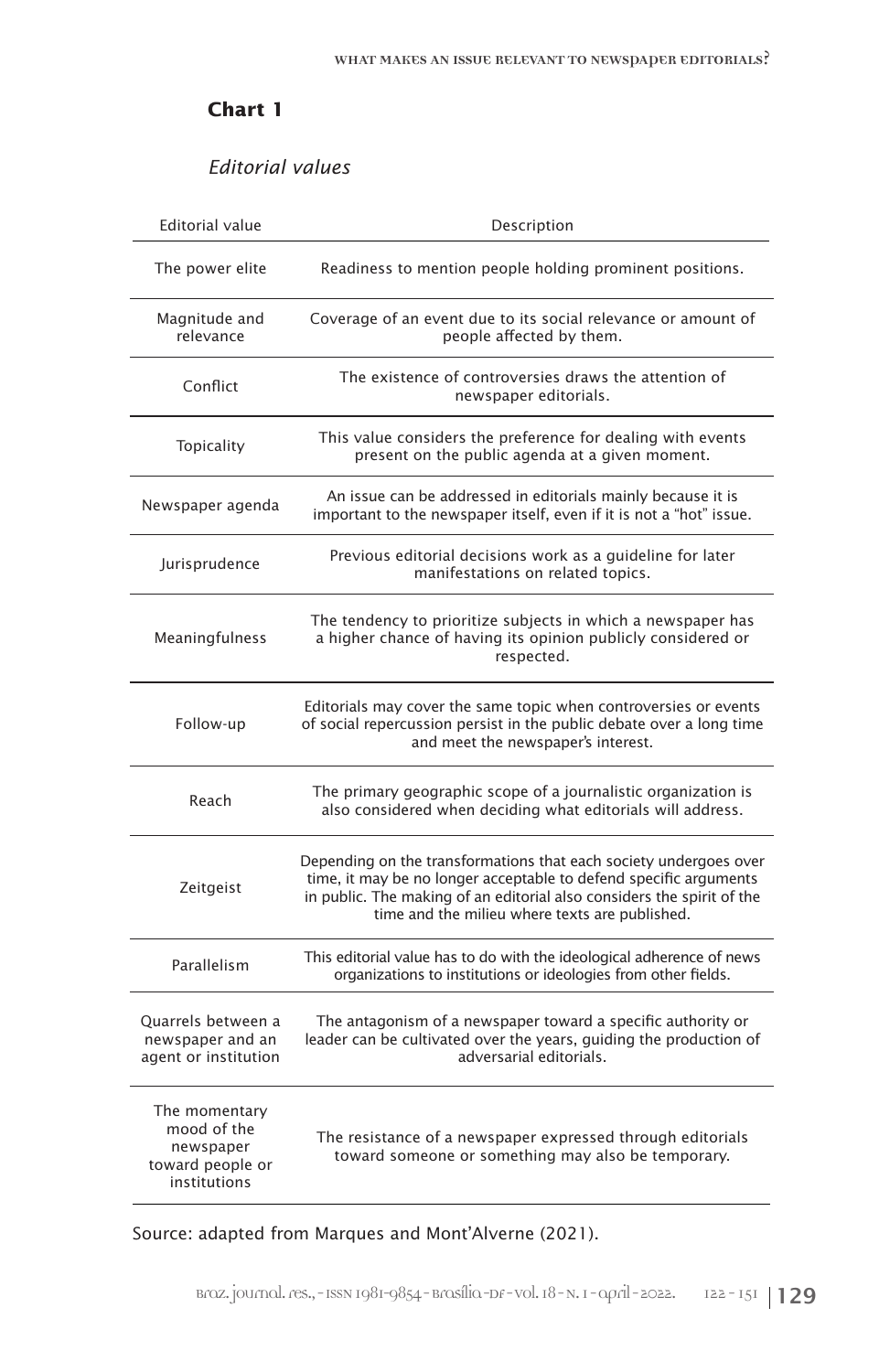At this point, it is relevant to highlight the similarities that editorial values share with news values. Indeed, Firmstone (2008) and Marques and Mont'Alverne (2021) suggest that some news values may also work as editorial values. This means that news and editorial values are somewhat linked to general rules driving journalism practices. To illustrate, the values listed in figure 1 concerning news values are: "The power elite," "Magnitude and relevance," "Conflict," "Topicality," "Meaningfulness," "Reach," and "Follow-up."

Accordingly, previous studies focused on the work of editorialists who served mainstream newspapers (Guerreiro Neto, 2016; Meltzer, 2007; Mont'Alverne et al., 2018) revealed their mechanisms to decide if a topic should be tackled in editorials are similar to news values. However, such professionals also stated that sometimes not all newsworthy events are necessarily editorial-worthy – mainly because opinionated pieces might require a more prominent element of conflict. Plus, some editorial values are uniquely tied to a newspaper's opinions and interests. This is the case for: "Newspaper agenda," "Jurisprudence," "Zeitgeist," "Parallelism," "Quarrels between a newspaper and an agent or institution," and "Momentary mood of the newspaper."

To the best of our knowledge, no work to date has proposed empirically approaching the idea of criteria of editorial-worthiness with the detailed framework that this manuscript presents. We then underline the importance of this article as a first approach to this vital question concerning journalism studies, exploring the opportunity to grasp how editorial values have been applied in the real world. Since this is an exploratory article, we pose the following research question:

RQ: Which editorial values are present in editorial texts published by two Brazilian mainstream quality papers?

# **3 Methods**

To test the prominence of the editorial values empirically, we use content analysis to assess 840 editorials published in 2007 and 2017 in two leading news organizations in Brazil: Folha de S.Paulo (FSP, n=333) and O Estado de S. Paulo (OESP, n=507). The time-lapse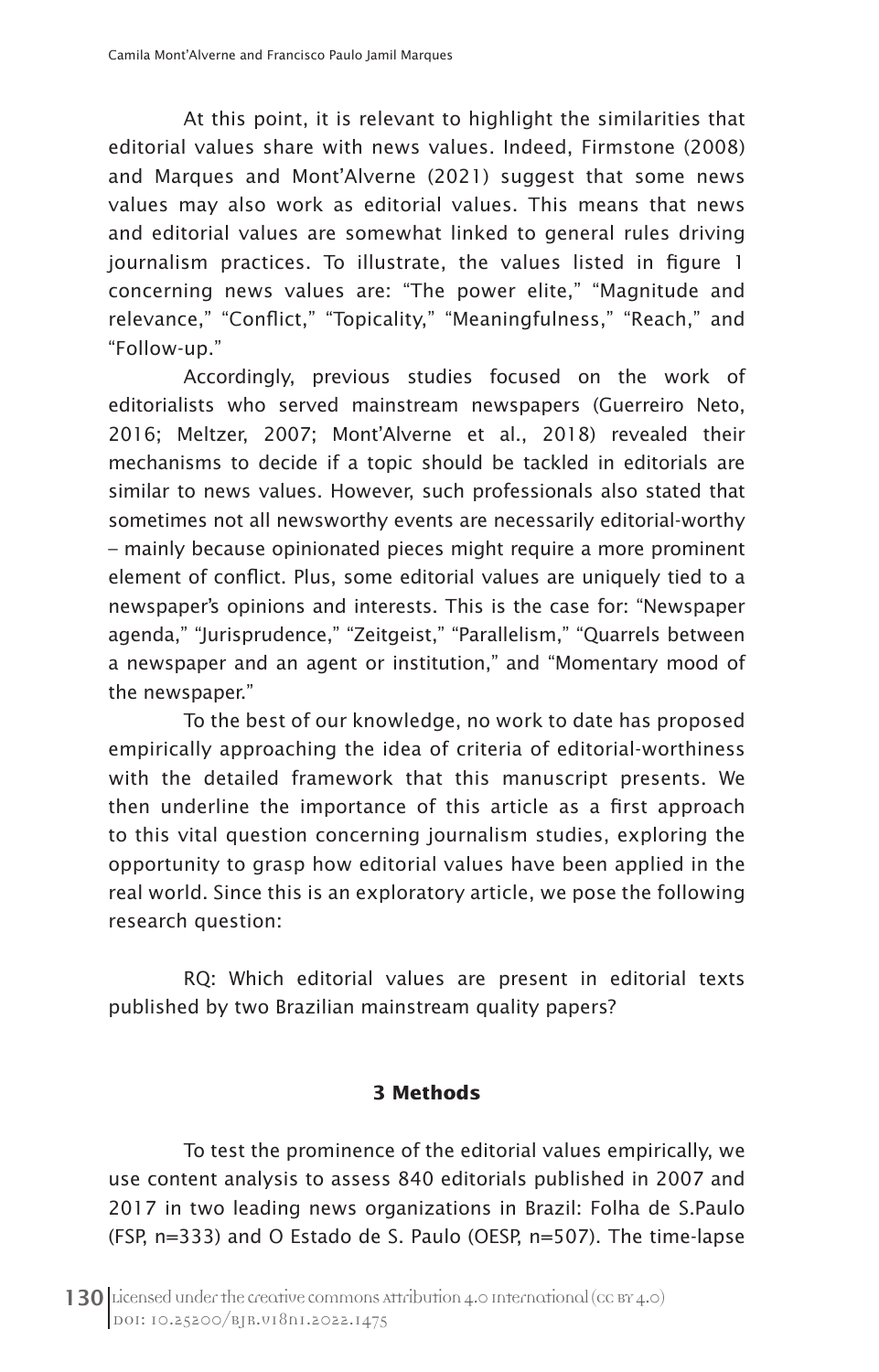of ten years allows for a more profitable comparison regarding the newspapers' emphasis over time and the stability of the editorial values in different periods.

There are some reasons for selecting these two publications and the sample this research encompasses. First, both news outlets prize the separation between news and opinion, inspired by the American model of journalism (Lage et al., 2004; Silva, 1990). Second, FSP and OESP have national reach and address political and economic elites (Azevedo, 2016; Lattman-Weltman & Chagas, 2016). Another characteristic of FSP and OESP is their role as agenda-setters for other Brazilian newsrooms – a phenomenon the literature has called intermedia agenda-setting (Azevedo, 2018). Moreover, previous findings advocated that both newspapers follow specific procedures to build their institutional opinions (Guerreiro Neto, 2016; Mont'Alverne et al., 2018), which helps to explain the disparity regarding the number of editorials published by each newspaper: OESP usually publishes three editorials per day, while FSP publishes two pieces.

Folha de S.Paulo and O Estado de S. Paulo present a fair amount of trust by Brazilians – more than 55% of them declare they trust these organizations (Newman et al., 2021). Furthermore, they have historically taken a relevant place in the Brazilian landscape (Lattman-Weltman & Chagas, 2016), influencing significant events in the country's democracy in the last 30 years, such as elections and presidential impeachments (Albuquerque, 2019; Marques et al., 2021; Matos, 2008; Mourão, 2019; Nava & Marques, 2019). OESP has had a history of clearly stating its political opinions since its founding. After the military dictatorship, OESP usually endorsed presidential candidates from the Brazilian Social Democratic Party (PSDB)<sup>1</sup> (Mont'Alverne, 2020). FSP has a different approach when it comes to supporting candidates. It avoids doing so because it claims to be a nonpartisan organization (Azevedo, 2016; Mont'Alverne et al., 2018), even though the newspaper chose Marta Suplicy as the best option in the 2000 Mayoral elections in São Paulo<sup>2</sup>. At the same time, FSP defended former President Collor's resignation in 1992<sup>3</sup>. Some years later, in 2016, FSP claimed for Rousseff's resignation<sup>4</sup>, but the then-president stayed in charge until being impeached by Congress. Her vice-president, Michel Temer, took her place and, after a series of corruption scandals, was also asked to be ousted by the newspaper's editorials in 2017 (Matos, 2008; Marques et al., 2020; Mont'Alverne, 2020).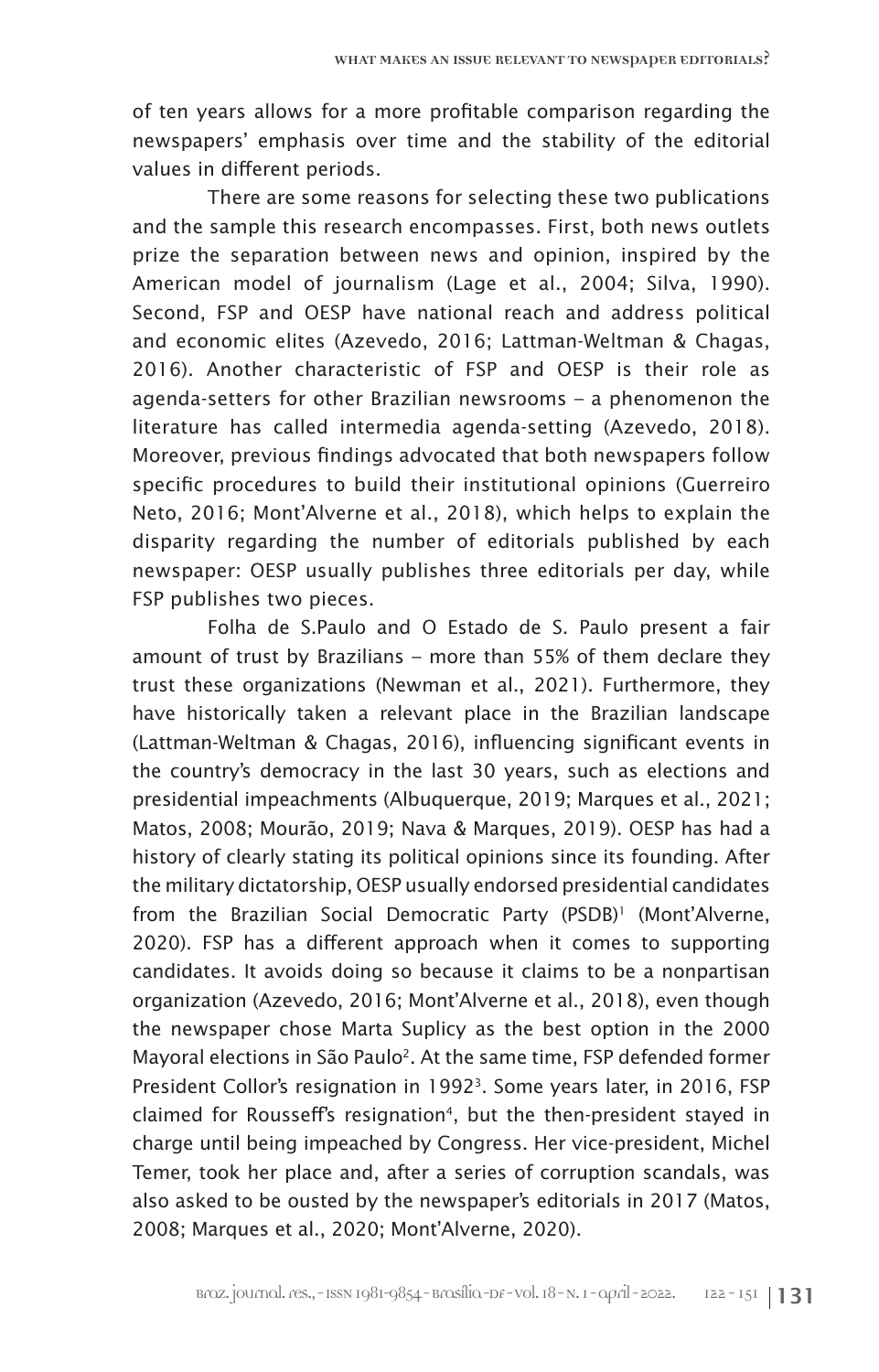Last, we acknowledge that investigating two newspapers is not enough to generalize our findings to other contexts. Notwithstanding, our option for two elite-oriented publications is a starting point to test the empirical validity of the editorial-worthiness criteria proposed by the theoretical literature. Due to their similarities, including how they share the main topics discussed in editorials, as previous works indicate (Marques et al., 2020), we could expect FSP and OESP to share the editorial-worthiness criteria. On the other side, editorials are a space that organizations can use to reinforce differences compared to competitors, resulting in different criteria to produce these pieces.

The corpus encompasses a week of each month of 2007 and 2017. I.e., we considered editorials published in 24 weeks. This procedure offers a more representative sample since it is not limited to periods taken over by a specific issue, allowing us to evaluate ordinary coverage. We chose these two years because 2017 was the last non-electoral year completed at the time when our classification was carried out, and 2007 since it marks ten years before 2017. Chart 2 presents the weeks we examine in both publications. All editorials published on these dates were analyzed.

#### **Chart 2**

| 2007                          | 2017                          |
|-------------------------------|-------------------------------|
| From 01/01/2007 to 07/01/2007 | From 02/01/2017 to 08/01/2017 |
| From 12/02/2007 to 18/02/2007 | From 13/02/2017 to 19/02/2017 |
| From 19/03/2007 to 25/03/2007 | From 20/03/2017 to 26/03/2017 |
| From 23/04/2007 to 29/04/2007 | From 24/04/2017 to 30/04/2017 |
| From 07/05/2007 to 13/05/2007 | From 01/05/2017 to 07/05/2017 |
| From 11/06/2007 to 17/06/2007 | From 12/06/2017 to 18/06/2017 |
| From 16/07/2007 to 22/07/2007 | From 17/07/2017 to 23/07/2017 |
| From 20/08/2007 to 26/08/2007 | From 21/08/2017 to 27/08/2017 |
| From 03/09/2007 to 09/09/2007 | From 04/09/2017 to 10/09/2017 |
| From 08/10/2007 to 14/10/2007 | From 09/10/2017 to 15/10/2017 |
| From 19/11/2007 to 25/11/2007 | From 20/11/2017 to 26/11/2017 |
| From 24/12/2007 to 31/12/2007 | From 25/12/2017 to 31/12/2017 |

#### *Weeks considered for empirical analysis*

132 Licensed under the creative commons attribution 4.0 International (cc BY 4.0) DOI: 10.25200/BJR.v18n1.2022.1475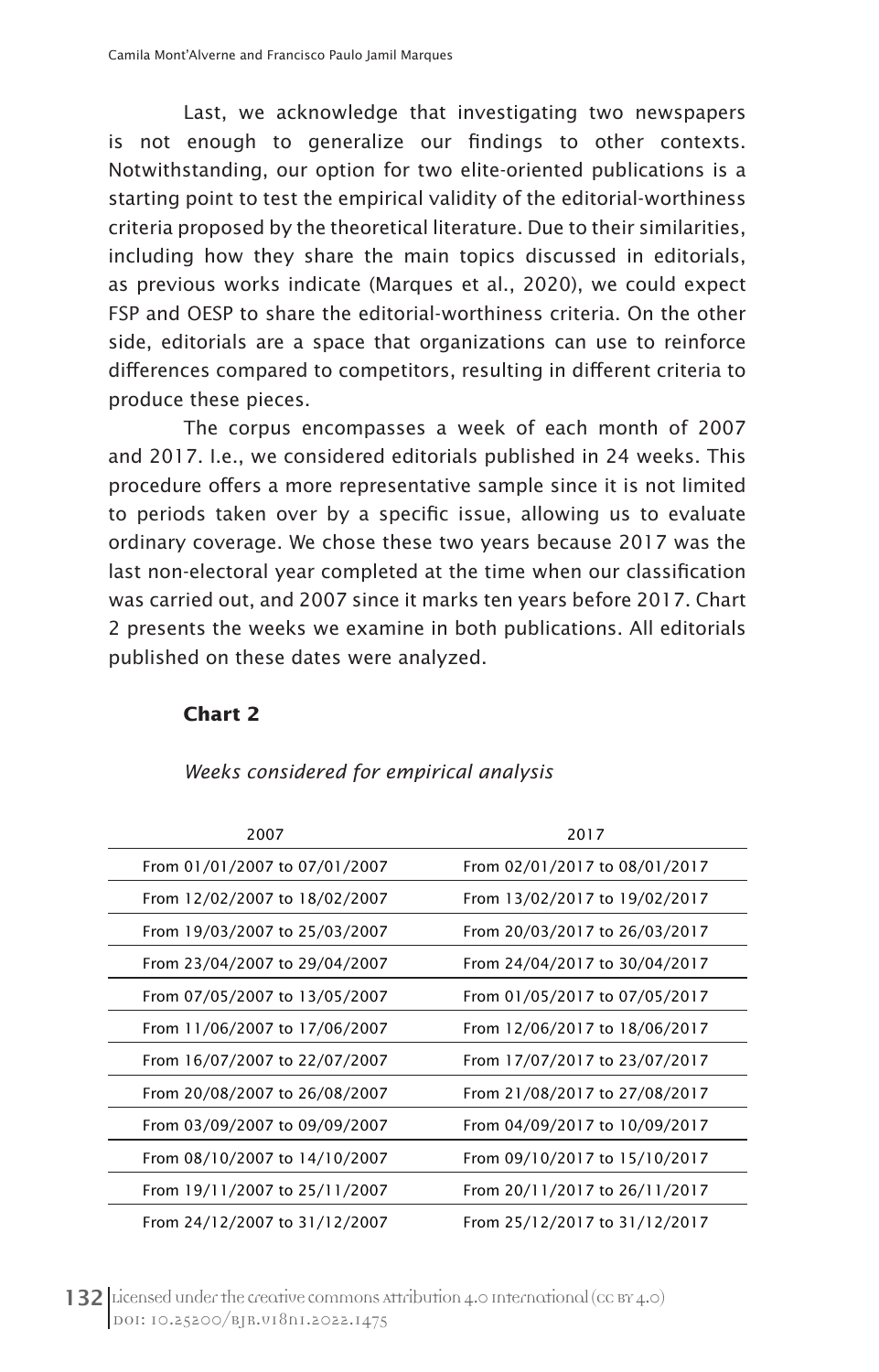We built a codebook to identify editorial values in the texts comprising our sample. The editorial values listed in chart 1 were transformed into variables to verify their presence or absence. We decided to merge some of them into the same variable to make possible our article's empirical operationalization (namely, when the differences among the editorial values were more theoretical than empirical). This is the case for "Magnitude and Relevance," which encompasses two other variables: "Meaningfulness" and "Reach." "Political parallelism" also combines "Historic of quarrels" and "Momentary mood" since they are all values associated with organizations' assessment of political actors that rely on endorsement or rejection toward them or their ideas. In other words, we combined editorial values when we identified some overlap regarding their attributes. Also, two editorial values previously presented in Chart 1 – "Newspaper agenda" and "Zeitgeist" – could not be evaluated directly from the texts, given they are contextual elements that cannot be directly assessed (which led us to exclude them). This is one of the shortcomings we found regarding the editorial values proposed by Marques and Mont'Alverne (2021), suggesting that their model needs adaptations to be operationalized empirically.

The classification procedure was carried out by four coders specifically trained for this study – all of them are familiar with the literature on editorial journalism. Chart 3 displays which variables they coded, which editorial values the variables encompass, and the results of the reliability tests we run.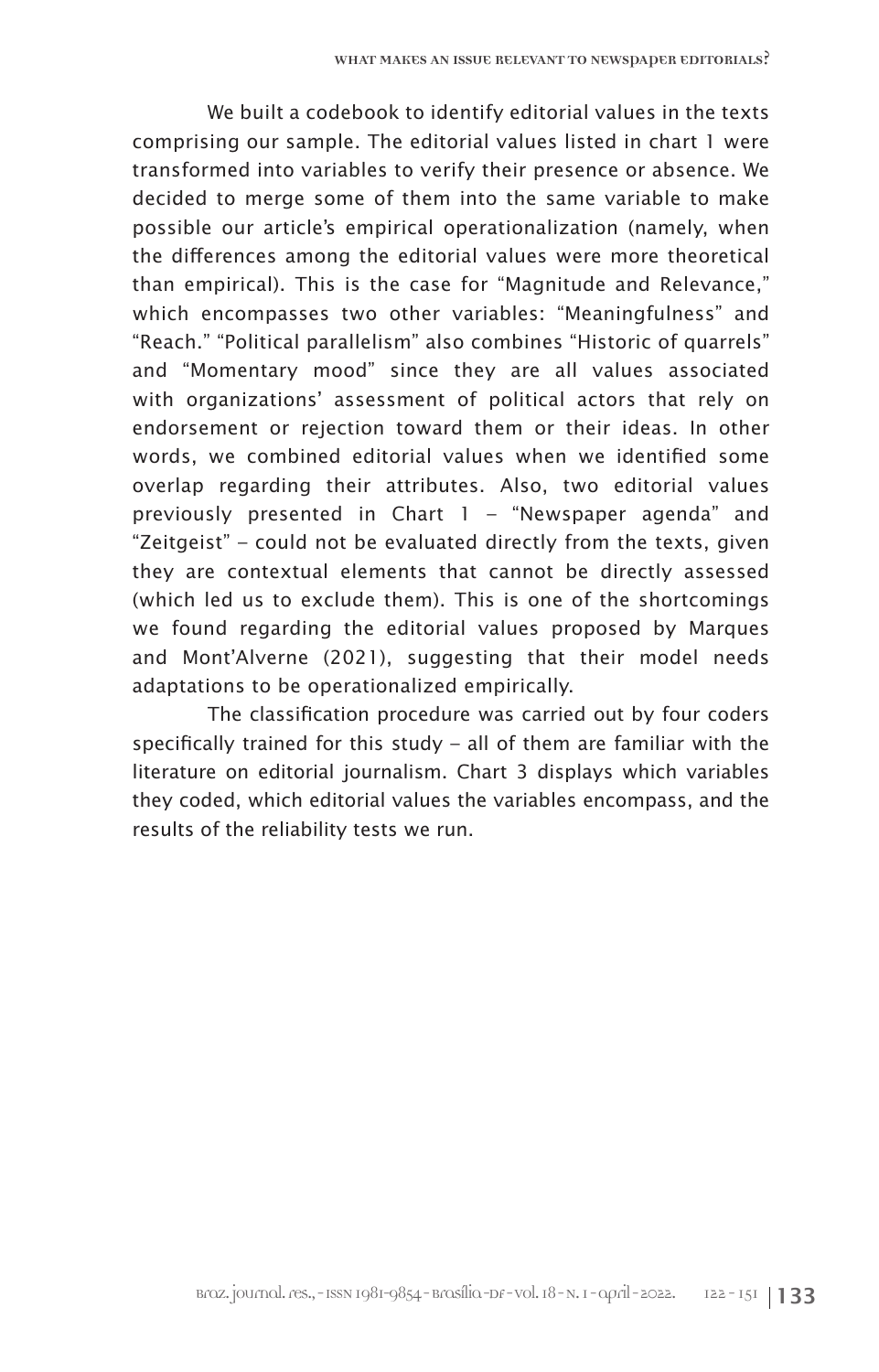# **Chart 3**

#### *Variables and reliability level*

| Variables                                                                                      | Reliability level (Krippendorff's alpha)                                          |  |  |  |
|------------------------------------------------------------------------------------------------|-----------------------------------------------------------------------------------|--|--|--|
| Theme                                                                                          | 0,84                                                                              |  |  |  |
| Specific theme                                                                                 | 0,75                                                                              |  |  |  |
| Magnitude and relevance<br>(Meaningfulness and Reach are<br>merged with this one)              | 0, 81                                                                             |  |  |  |
| Follow-up                                                                                      | There were not enough occurrences to apply<br>the reliability test                |  |  |  |
| Topicality                                                                                     | 0,28                                                                              |  |  |  |
| The power elite                                                                                | 0,77                                                                              |  |  |  |
| Conflict                                                                                       | 0,55                                                                              |  |  |  |
| Jurisprudence                                                                                  | There were not enough occurrences to apply<br>the reliability test                |  |  |  |
| Political parallelism (Historic of<br>quarrels and Momentary mood are<br>merged with this one) | 0,49 (support to an actor or party) and 0,57<br>(opposition to an actor or party) |  |  |  |

Some of the variables presented a low rate of confidence, such as "Topicality," "Conflict," and "Political parallelism." This can be explained due to the number of texts we used for the reliability test. Since we considered about 3% of our sample in Krippendorff's alpha test (Lacy et al., 2015), few disagreements between the coders had a significant impact on the results. Since we present an exploratory analysis with a newly developed theoretical framework, we argue that our results are still relevant to journalism studies. Specifically about "Topicality," coders struggled to reach an agreement on whether or not there was an event triggering the editorial. We believe this happened due to the nature of journalistic content. That is, different events or issues are often mentioned in texts, even if they are not necessarily the main reason for publishing the editorial.

Furthermore, to find out whether the editorial values at stake could eventually be generalized to more than a single news organization, we applied the chi-square test to investigate if and to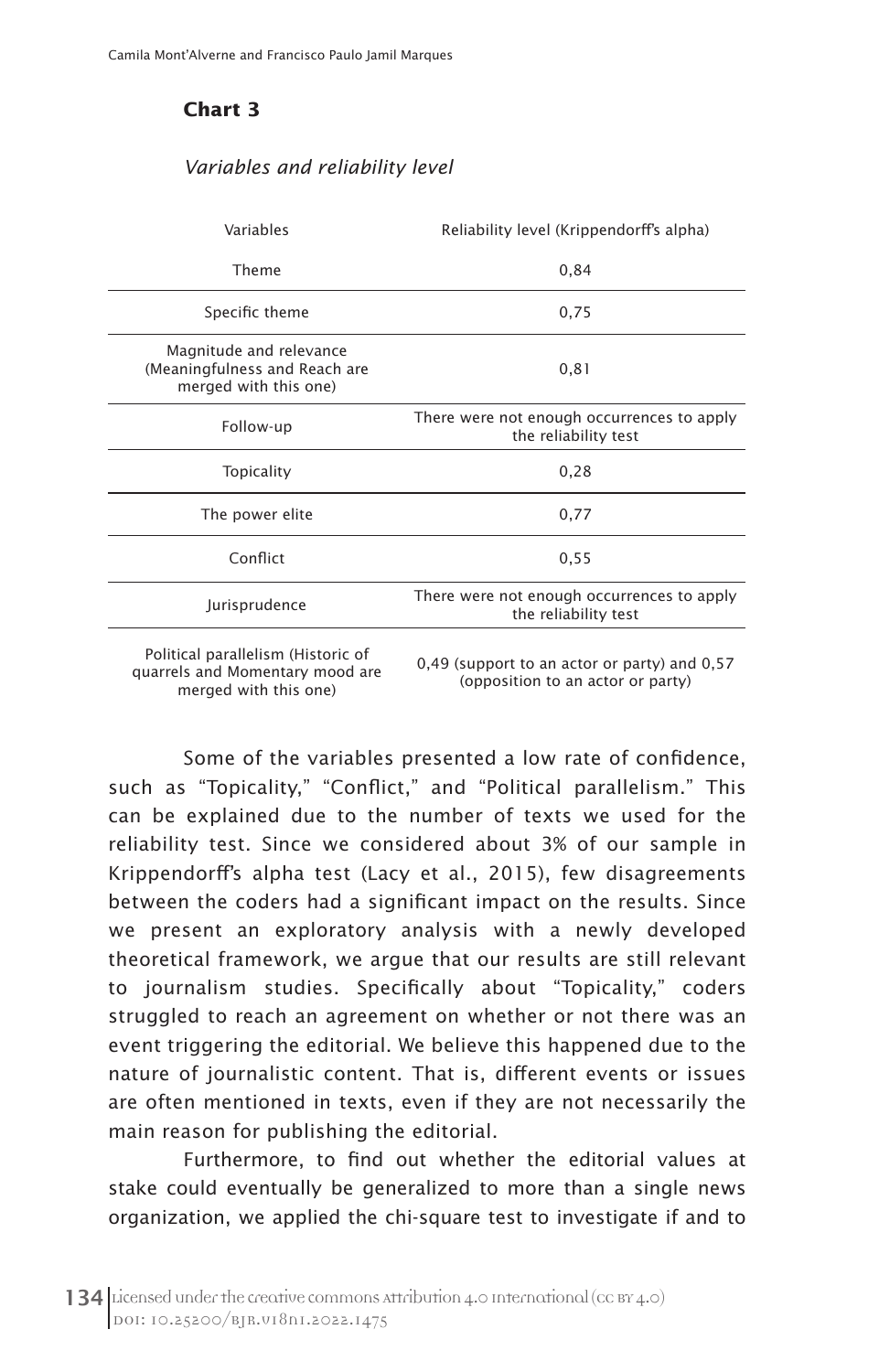what extent there is an association between an editorial value and a specific newspaper. After that, we calculated the standardized residuals (to measure how strong is the difference between observed and expected values in a chi-square test) to assess if their frequency is significantly different in each news outlet. Finally, when we found a strong association between an editorial value and a publication, we also ran the Cramer's V test to gauge how strong such an association is (Field, 2005).

About our variables, it is worth mentioning that "Theme," "Specific theme," and "Magnitude and relevance" are categorical ones, while "Follow-up," "Topicality," "The power elite," "Conflict," "Jurisprudence," and "Political parallelism" are dichotomous. The unit of analysis is the editorial, meaning that each variable can be coded once in each text. Furthermore, the variables were coded for all editorials in the corpus, and there is no hierarchy concerning the main editorial values in a piece. We present the details of each variable in the codebook in our supplementary material, which is available to the reader. Moreover, we understand that an issue does not necessarily meet all the criteria of editorial-worthiness to be addressed in editorials. In addition, some of them may be more relevant than others, depending on a newspaper's interests and ideologies, for example.

The following section starts by detailing the main themes of the editorials in our sample. We also categorized their specific themes regarding "Politics" since quality papers focus on political coverage over other issues (Eilders, 1999; Hallin & Mancini, 2004). Coding the theme and subtheme of each text allows us to identify when the editorial value "Follow-up" is present since it underlines if the same topic continues to be addressed over time.

# **4 Results**

When it comes to the themes editorial pieces discuss, both newspapers clearly emphasize "Politics," which accounts for more than 85% of the texts. The results show that "Economy" comes in second place in the publications under analysis. "Social Issues" is the third topic more frequently discussed by FSP. However, in OESP's case, more editorials debated "Other topics" instead of "Social Issues." The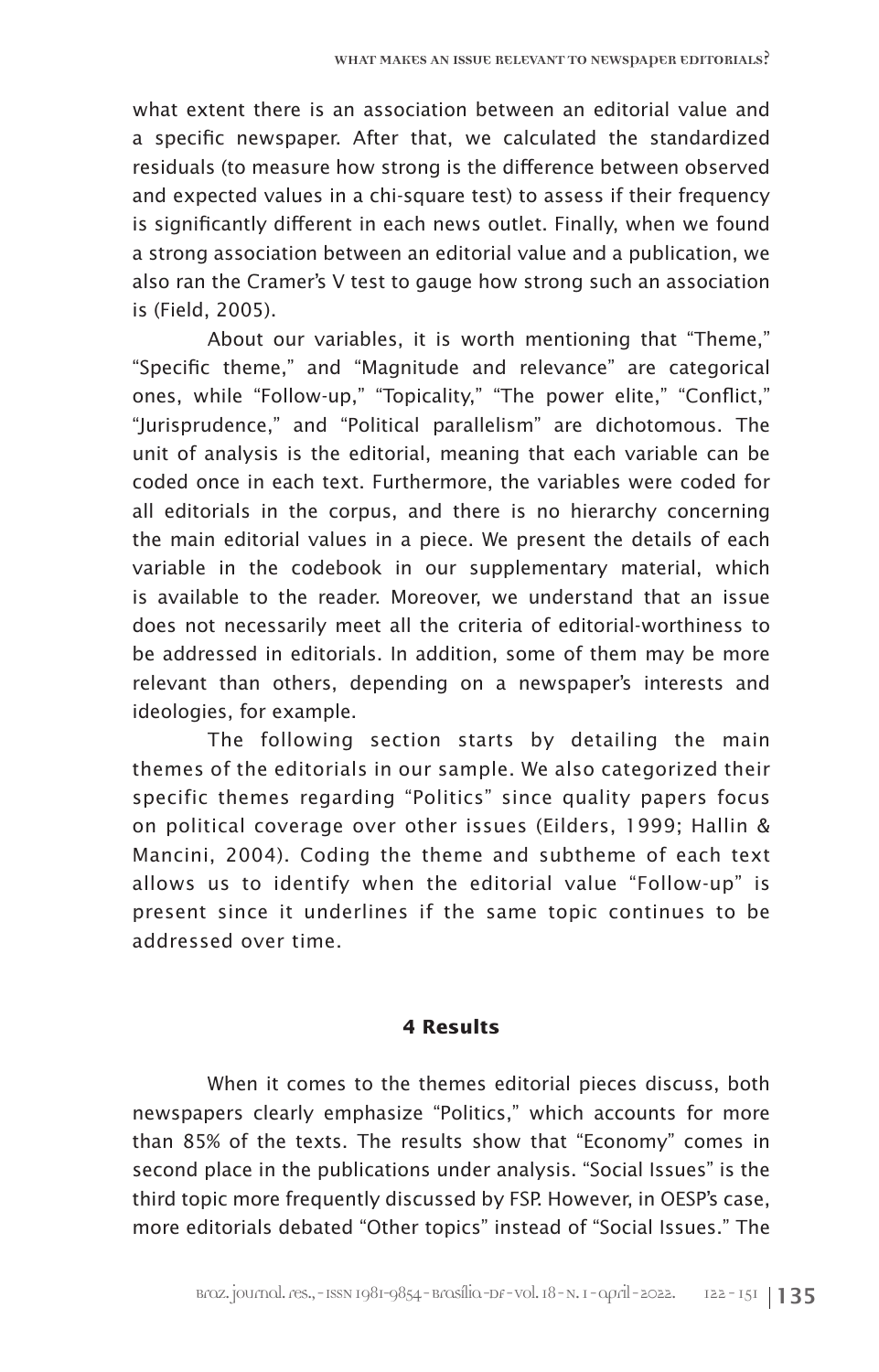chi-square test pointed to no significant association between a theme addressed in editorials and a specific newspaper, suggesting that both FSP and OESP follow similar patterns regarding the issues their editorials deal with.

# **Chart 4**

*Theme*

|               |     | <b>FSP</b> | OESP |     |  |
|---------------|-----|------------|------|-----|--|
| Issue         | N   | %          | N    | %   |  |
| Politics      | 283 | 85         | 451  | 89  |  |
| Economy       | 25  | 7,5        | 33   | 6,5 |  |
| Social Issues | 17  | 5,1        | 10   | 2   |  |
| Other         | 8   | 2,4        | 13   | 2,6 |  |
| Total         | 333 | 100        | 507  | 100 |  |

The results displayed in Chart 5 reveal a statistically significant association between a newspaper and the specific themes regarding "Politics" it discusses. However, the diversity among the specific themes addressed by both publications is not prominent since there are no topics intensely overrepresented or underrepresented in the sample, as can be seen by observing the standardized residuals. To illustrate how similar both publications have been concerning the specific issues in "Politics" they address, consider that the two most frequent subthemes are "Economic policies" and "Other public policies" – e.g., environmental or educational policies.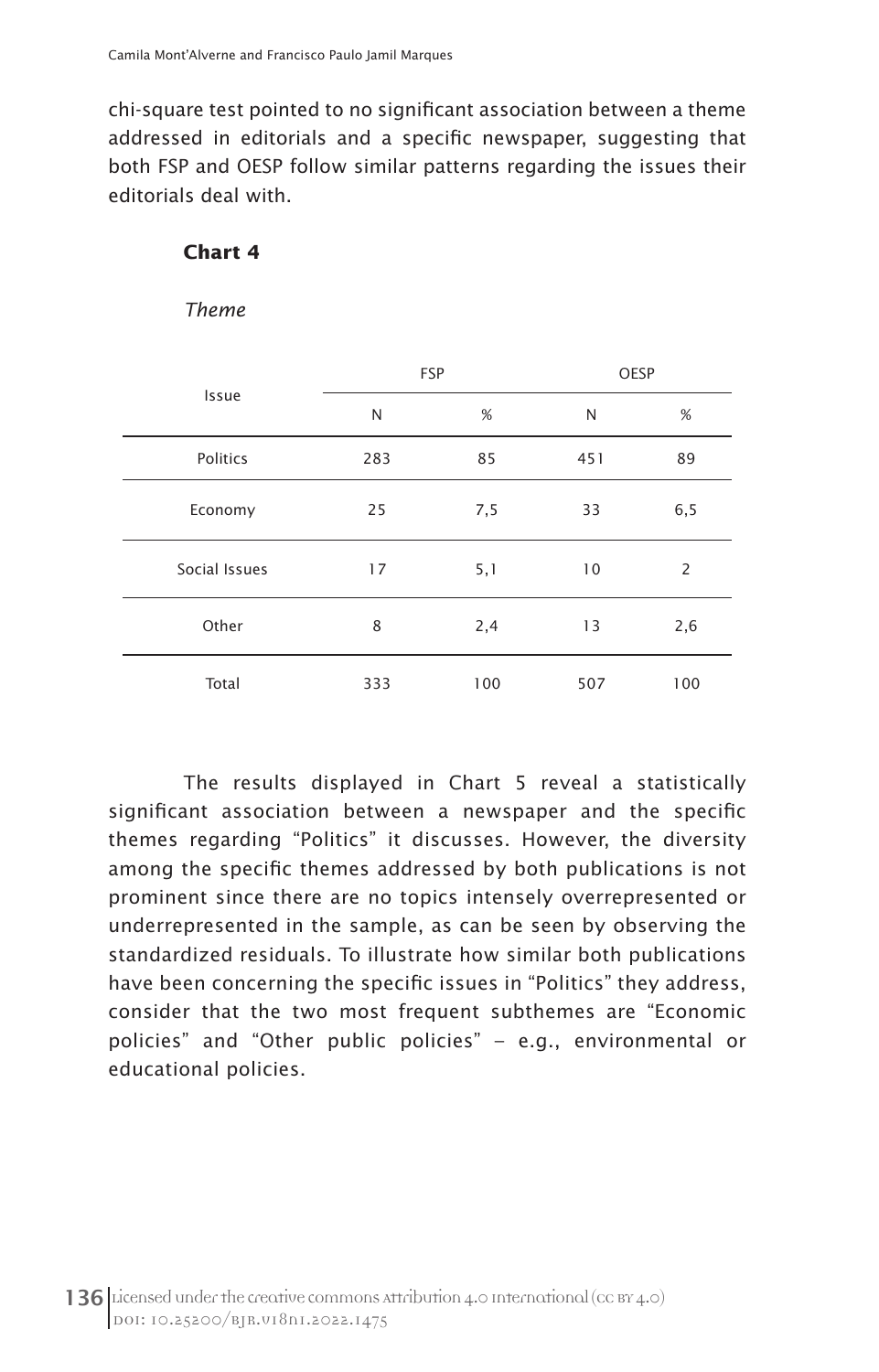# **Chart 5**

# *Specific theme5*

| The specific themes in                             |                | <b>FSP</b> | OESP      |                |              |              |
|----------------------------------------------------|----------------|------------|-----------|----------------|--------------|--------------|
| <b>Politics</b>                                    | N              | %          | <b>SR</b> | N              | %            | <b>SR</b>    |
| Institutional norms                                | 18             | 5,4        | $-2,3$    | 60             | 11,8         | 1,9          |
| Political game                                     | 20             | 6          | $-1,2$    | 46             | 9,1          | $\mathbf{1}$ |
| Elections                                          | 3              | 0,9        | $-0,1$    | 5              | $\mathbf{1}$ | 0,1          |
| Economic policies                                  | 62             | 18,6       | $-1,2$    | 121            | 23,9         | $\mathbf{1}$ |
| Other public policies                              | 91             | 27,3       | 1,7       | 102            | 20,1         | $-1,3$       |
| Assessment of political<br>agents and institutions | $\overline{7}$ | 2,1        | $-0,5$    | 14             | 2,8          | 0,4          |
| Corruption and<br>investigations                   | 36             | 10,8       | 0,6       | 46             | 9,1          | $-0,5$       |
| International policies                             | 39             | 11,7       | 1,1       | 43             | 8,5          | $-0,9$       |
| Political ideology                                 | 6              | 1,8        | $-0,1$    | 10             | 2            | 0,1          |
| Other                                              | 1              | 0,3        | $-0,7$    | $\overline{4}$ | 0, 8         | 0,6          |
| Total                                              | 283            | 85         |           | 451            | 89           |              |

Chart 6 presents the frequency of the editorial values and their association with each publication. Only the dichotomous values are shown in C hart 6. The percentages are relative to the number of editorials analyzed in each newspaper. Chart 6 does not include all editorials values studied because those coded as dichotomous variables are not comparable with categorical variables. According to the results, "Topicality" and "The power elite" are among the most important elements to explain the requisites an event must fulfill to be commented on in editorials. Furthermore, the recurrence of "Topicality," "The Power Elite,"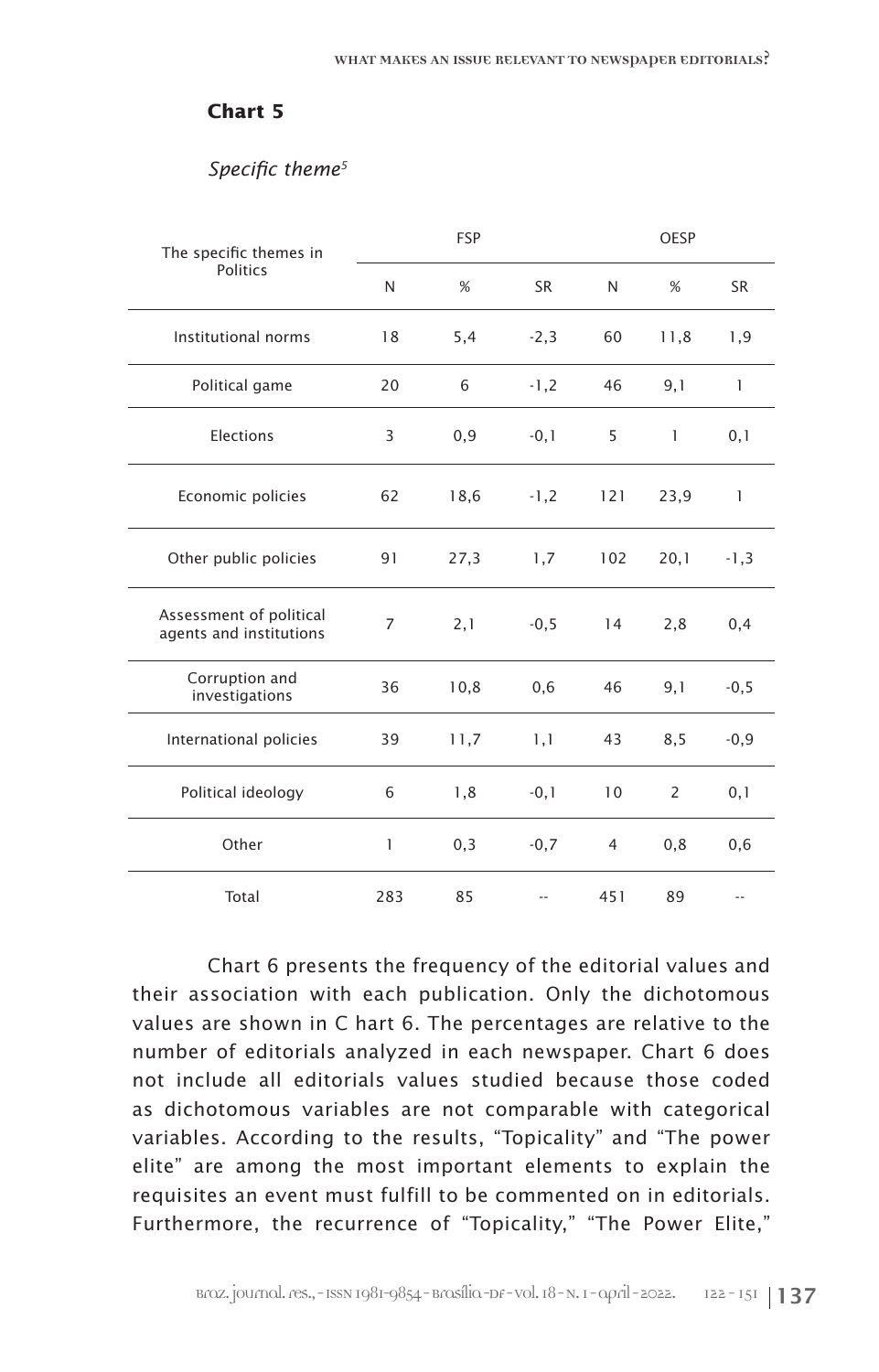and "Jurisprudence" is not associated with a specific newspaper, meaning that such values are routinely employed independently from the news outlet under analysis.

# **Chart 6**

### *Editorial values6*

| <b>Editorial value</b>  | <b>FSP</b> |      |           | <b>OESP</b> |      |             |
|-------------------------|------------|------|-----------|-------------|------|-------------|
|                         | N          | %    | <b>SR</b> | N           | %    | <b>SR</b>   |
| Follow-up*              | 10         | 3    | $-1,9$    | 36          | 7,1  | 1,6         |
| Topicality              | 205        | 61,6 | $-0,1$    | 314         | 61,9 | $\mathbf 0$ |
| The power elite         | 221        | 66,4 | $-0,2$    | 345         | 68   | 0,2         |
| Conflict**              | 171        | 51,4 | $-2,1$    | 334         | 65,9 | 1,7         |
| Jurisprudence           | 9          | 2,7  | 0,7       | 9           | 1,8  | $-0,6$      |
| Parallelism (positive)* | 56         | 16,8 | $-1,5$    | 116         | 22,9 | 1,2         |
| Parallelism (negative)* | 149        | 44,7 | $-1,5$    | 277         | 54,6 | 1,2         |

"Jurisprudence" is an editorial value present in only a few texts. However, every time FSP and OESP mentioned an opinion defended by the newspaper in previous editorials, they reinforced it.

Furthermore, the association between "Follow-up" and each newspaper is statistically significant; the same happens to the association between "Parallelism" and each publication. Notwithstanding, the standardized residuals point out that these editorial values are not overrepresented or underrepresented in the sample<sup>7</sup>. This does not mean that FSP and OESP are aligned with the same parties or political actors, but that they express agreements or criticism towards them following a similar frequency.

Also, according to the standardized residuals displayed in Chart 6, the single editorial value suggesting a more significant association with a specific newspaper is "Conflict." The data for FSP indicate that this news organization addressed fewer conflicts than expected in its editorials. This result might be linked with the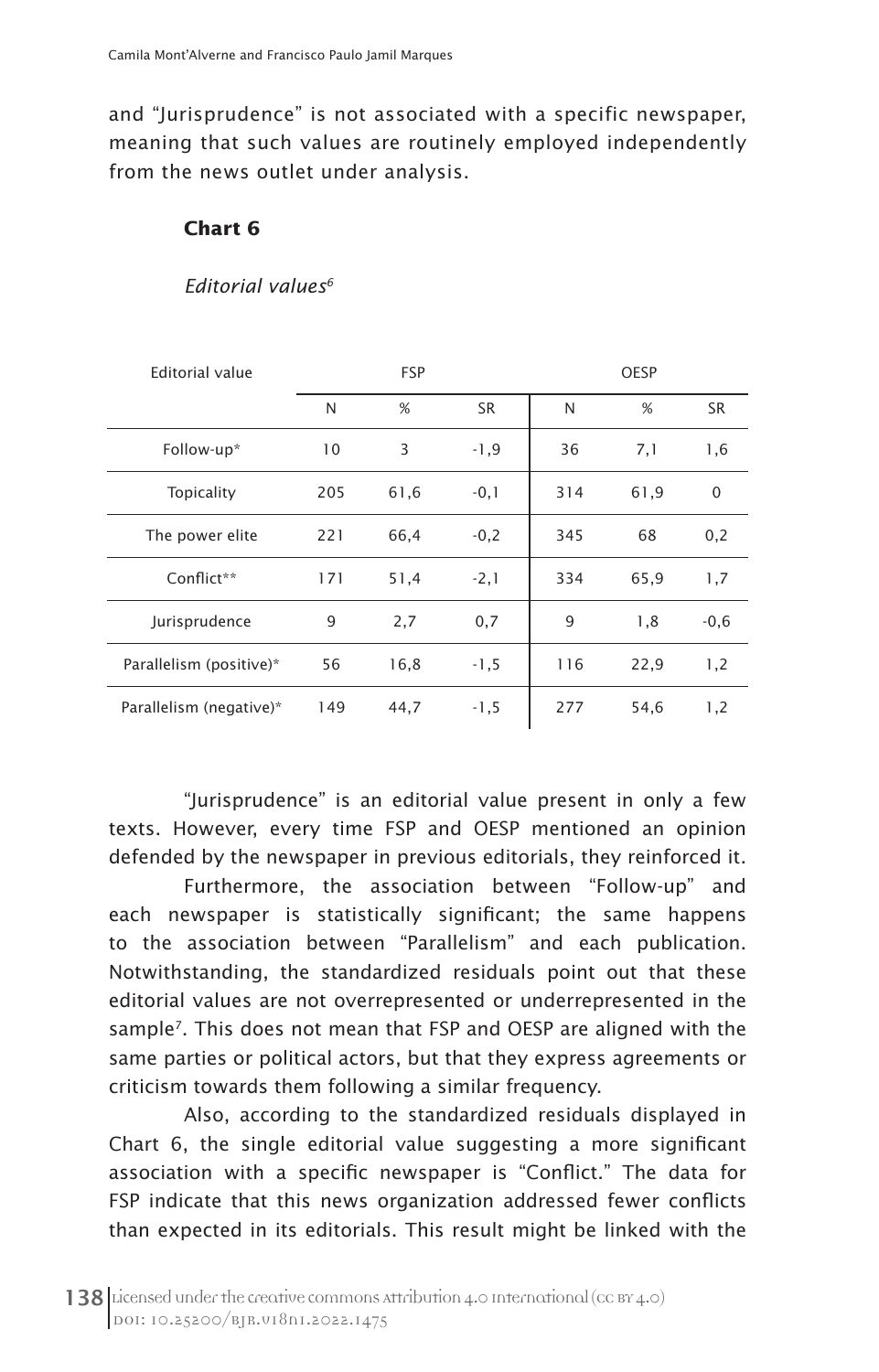newspaper editorial board itself. Accordingly, FSP's opinion editors recently acknowledged that the editorials the newspaper publishes tend to have a more informative tone (Mont'Alverne et al., 2018), while OESP's editors consider such opinion pieces as opportunities to present a strong statement about the issues under analysis (Guerreiro Neto, 2016).

Nevertheless, "Conflict" is quite a common feature in both newspapers' editorials if we consider specifically its frequency. This is aligned with interviews and ethnographies that previous works conducted with editorialists. Such professionals said that a newspaper would not present its opinion on an issue when there is no controversy about it (Firmstone, 2008; Guerreiro Neto, 2016; Mont'Alverne et al., 2018). I.e. generally, newspapers do not use editorial texts to present their opinions on undisputed topics.

Regarding the editorial value "Magnitude and relevance" (Chart 7), the chi-square test revealed a significant association between the scope of an issue under debate in editorial texts and the newspaper. However, the value for Cramer's V is meager, suggesting that the differences among the publications are not significant. The standardized residuals reinforce this finding: according to them, only FSP published more editorials with an international reach than expected. Nevertheless, when looking at the overall results, one can observe that FSP and OESP prioritize topics of national scope. In other words, editorials from both newspapers emphasize topics with national reach, not being restricted to the state where their newsrooms are located. This variable was coded in all editorials.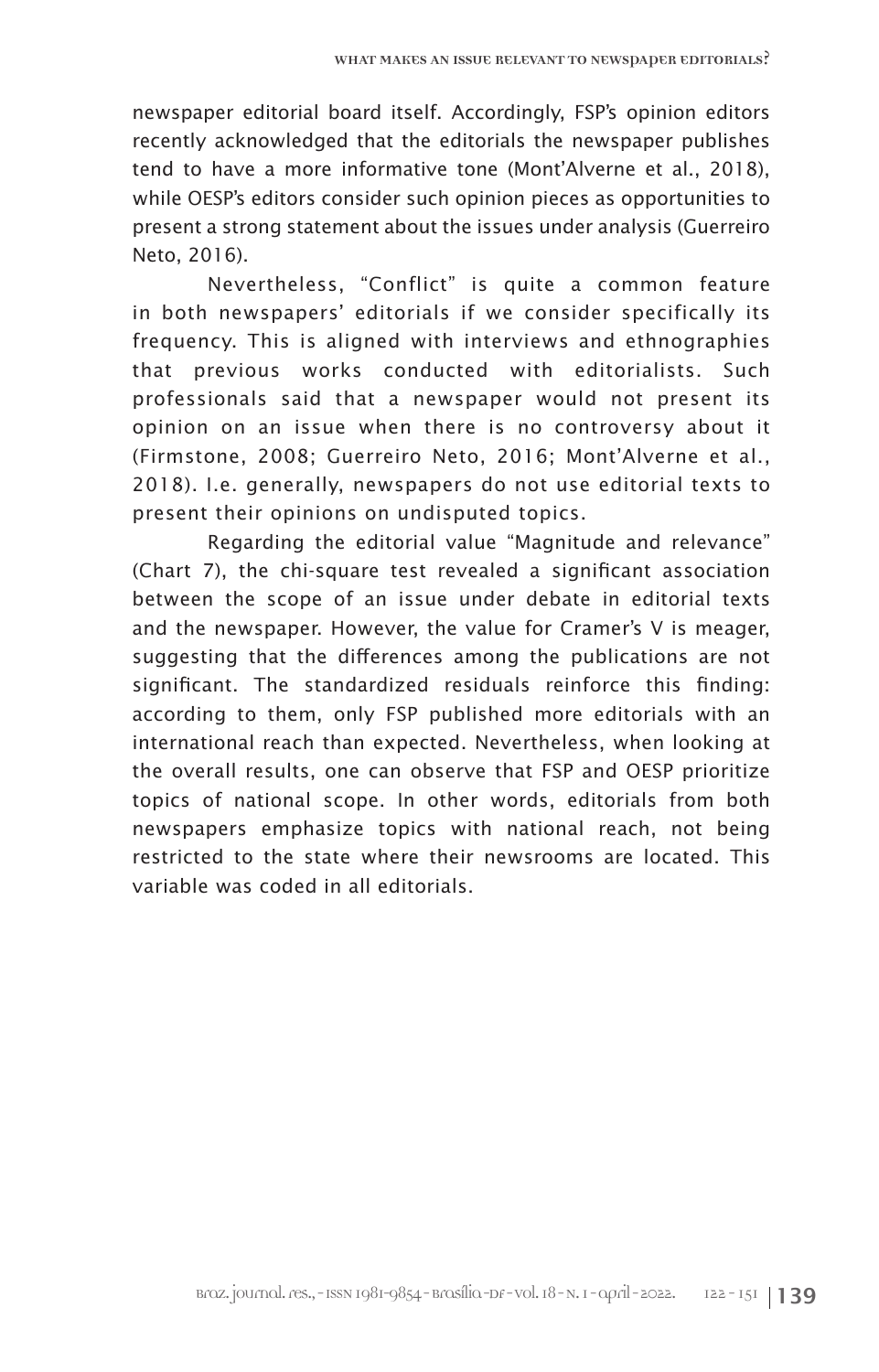# **Chart 7**

#### *Magnitude8*

|               |     | <b>FSP</b> |                          |     | <b>OESP</b> |                          |  |  |
|---------------|-----|------------|--------------------------|-----|-------------|--------------------------|--|--|
|               | N   | %          | <b>SR</b>                | N   | %           | <b>SR</b>                |  |  |
| Local         | 31  | 9,3        | $-1,1$                   | 65  | 12,8        | 0,9                      |  |  |
| National      | 229 | 68,8       | $-0,7$                   | 375 | 74          | 0, 5                     |  |  |
| International | 73  | 21,9       | 2,3                      | 67  | 13,2        | $-1,9$                   |  |  |
| Total         | 333 | 100        | $\overline{\phantom{a}}$ | 507 | 100         | $\overline{\phantom{a}}$ |  |  |

Besides comparing the frequency of editorial values appearing in each newspaper, we have also checked if there were significant differences in the year when the editorials were published (chart 8). We present the data aggregating both newspapers since our previous tests did not show that their behavior changed over time when we examined them separately. Considering FSP and OESP together, the single editorial value presenting a significant association with the year was "Political parallelism" (specifically, the support for a political actor or a party). None of the other values presented evidence of changes according to the period when the editorials were published.

# **Chart 8**

*Political parallelism x year9*

|                                     | 2007 |      |        | 2017 |      |    |
|-------------------------------------|------|------|--------|------|------|----|
|                                     | N    | %    | SR     |      | %    | SR |
| Political parallelism<br>(positive) | 66   | 15.6 | $-2.2$ | 106  | 25.4 |    |

The standardized residuals also revealed that, in 2007, both FSP and OESP editorials supported fewer political actors or parties than expected, but the opposite happened in 2017. Since "Political parallelism" is directly connected to both newspapers' relationships with political actors, this change might be related to the parties or representatives in office at a given moment. For example, in 2007,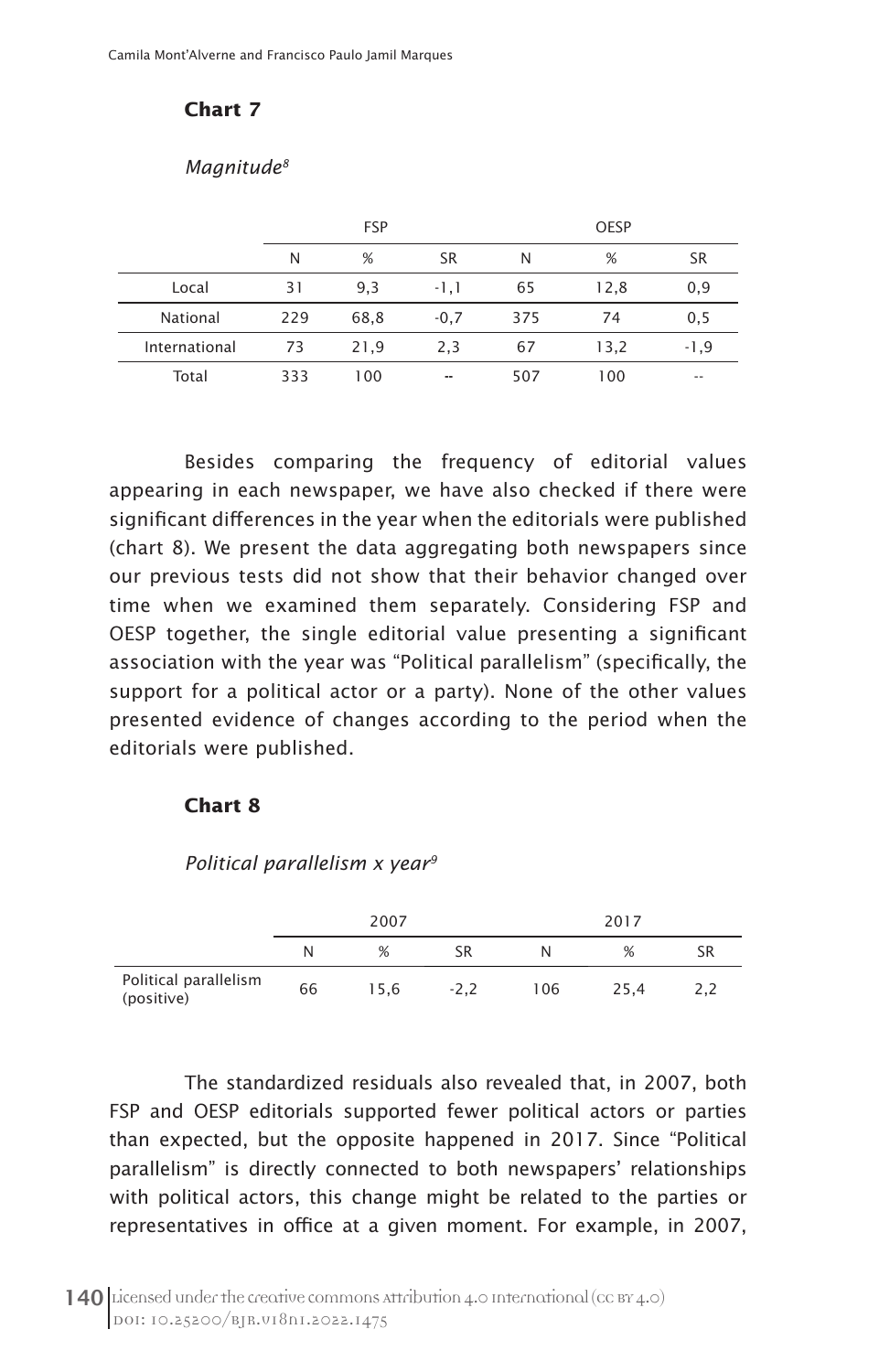Brazil had a leftist government, and literature has shown that the Workers' Party (PT) has regularly received negative coverage in the press (Azevedo, 2018; Nava & Marques, 2019). At that time, the country had just found out about a political scandal involving the government – the so-called "Mensalão," a votes-for-cash scandal that sent several political leaderships to prison and that has been weaponized by the adversaries of the Workers' Party since then. The scandal galvanized an editorial coverage more critical toward the then-leading authorities at the time. In 2017, however, PT was no longer in power, and Michel Temer led some elite agreement around the center-right government after the impeachment of Dilma Rousseff (the former President from PT) (Albuquerque, 2019; Marques et al., 2021). Once more, our results show that FSP and OESP were in sync. After Rousseff's impeachment, Temer was seen as someone capable of ending the political crisis and approving reforms defended by the organizations. However, this does not mean that both organizations necessarily share the same opinions when Brazil faces a crisis (Marques et al., 2020).

Last, the fact that there is no association between most of the editorial values and the year when the texts were published indicates that they have been stable in FSP and OESP over the years we consider. Therefore, the editorial values we investigate are relevant to explaining news organizations' editorial choices.

# **5 Discussion and conclusions**

The article aimed to empirically test the idea of editorialworthiness criteria by examining the editorial values in texts published in two Brazilian quality papers, FSP and OESP. A significant part of the editorial values theoretically proposed in the literature was observed in our sample. In most cases, the recurrence of the values at stake was not associated with a specific newspaper, suggesting that editorial values are not necessarily dependent on the idiosyncrasies of a particular news organization. At the same time, we also found limitations in Marques and Mont'Alverne's (2021) model, especially concerning the empirical operationalization of the editorial values. Some editorial values are very similar, leading us to collapse them into some categories when possible, requiring further organization.

Our results also revealed the stability of editorial values over time since most of them are not significantly associated with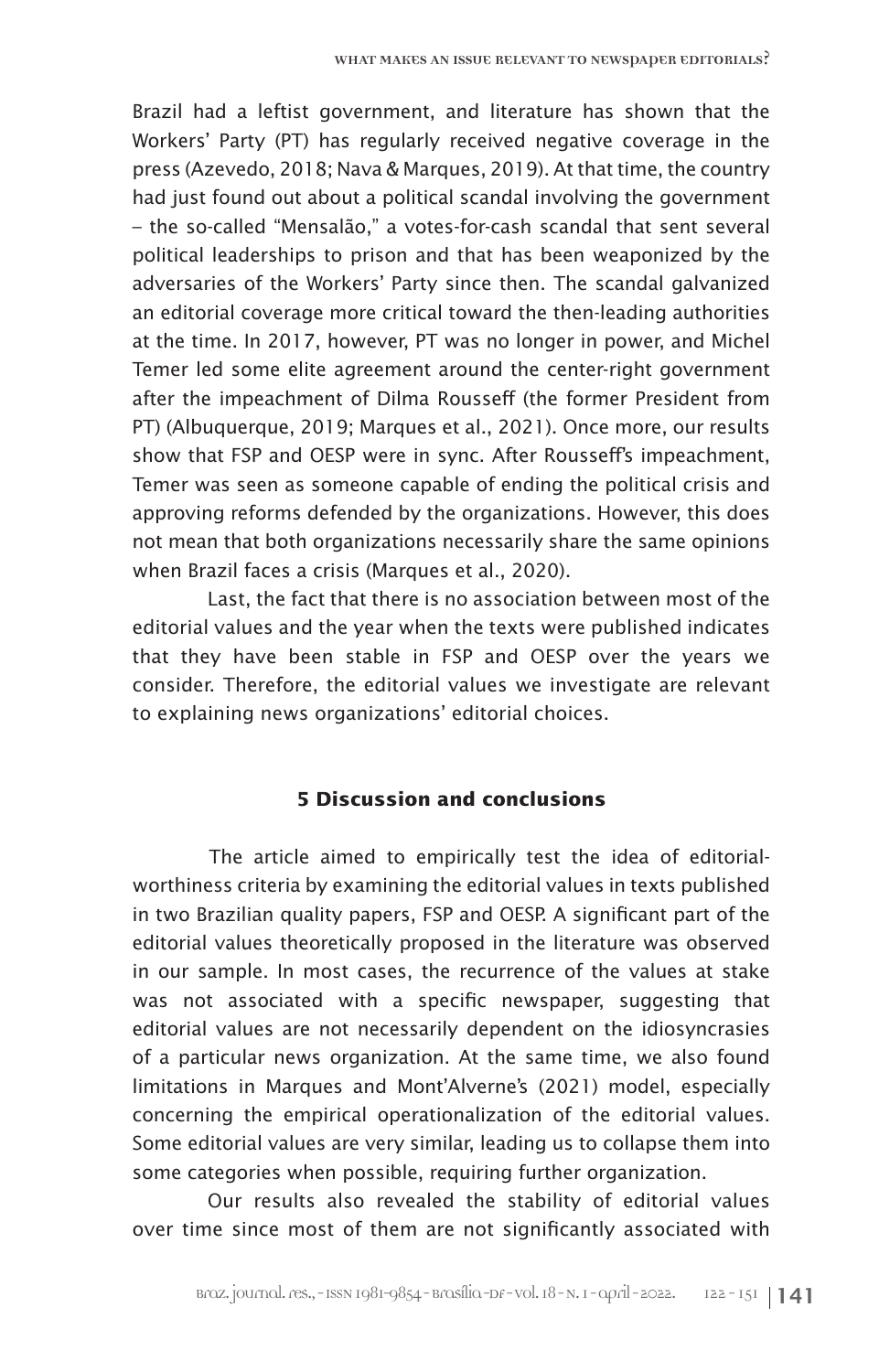the year when the editorial pieces were published. This means that FSP and OESP tend to employ the same editorial values for different periods, coherent with the conclusions of previous works on editorial journalism about the prominence of long-term editorial values (Firmstone, 2008; Mont'Alverne et al., 2018).

At the same time, we acknowledge the importance of considering the particularities of each newspaper. This can justify why only the variable "Political parallelism" presented a significant association with the year when the texts were published. This value is directly linked with opinions a news organization holds in a particular political or economic context – and there were significant changes in the Brazilian political scenario between the years our sample comprises (Azevedo, 2016; Mourão, 2019; Pimentel & Marques, 2021).

Our results also show a meaningful overlap between editorial and news values – another original implication of this study. If the steps to produce an editorial do not necessarily follow the same rules as the news-making process, some values are shared by both opinionated and informative sections. Nevertheless, there is a limitation to how broad the overlap is since we have not tested all news values (for a review of news values, see Harcup & O'Neill, 2017). In other words, the results of our investigation allow us to question the premise that newspaper editorials adopt a different approach from news sections. Scholars such as Eilders (1999) emphasize the principle that editorials would be granted thematic autonomy if compared with the news. I.e., the author contends that since editorials are strictly opinionated pieces, media organizations are free to address any matter they want to, despite the news agenda. Notwithstanding a "de jure" autonomy, the overlap between editorial and news values suggests that things are different "de facto."

One question arises from our results: why do news organizations not take advantage of editorials' freedom to tackle issues different from those driving news coverage? Is this behavior due to economic or political pressure? Or is it just due to organizing journalistic work in the context of each newsroom? Future research devoted to investigating the topic through in-depth interviews with editors could disclose the motivations for thematic alignment between news and editorials. In any case, we want to speculate on what may be causing this approximation.

A relevant body of work on Journalism studies argues that transformations in the communication markets have forced media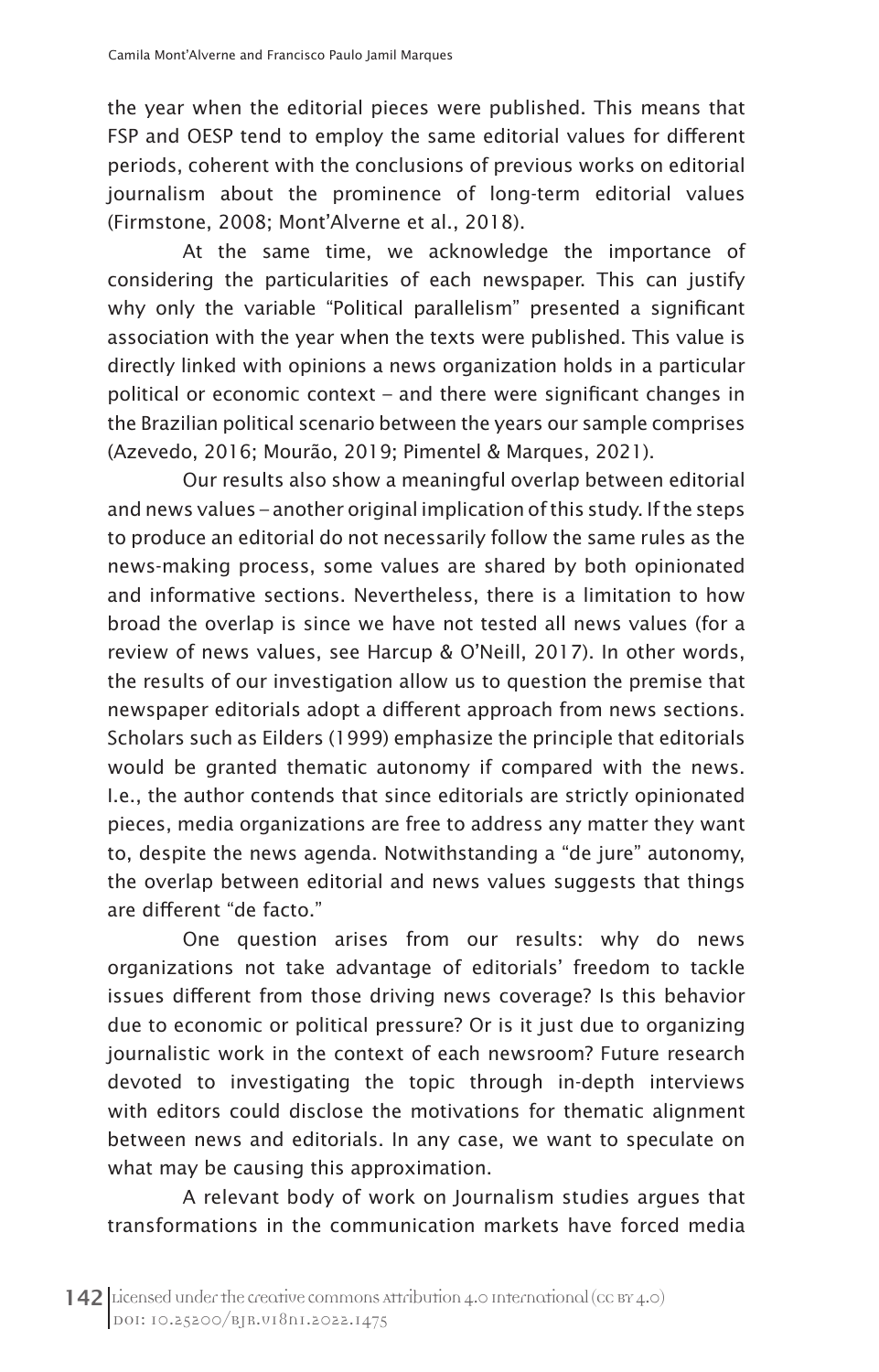companies to mirror editorial opinions and what the audience wants. Metaphors featuring journalistic activity for several decades (such as the idea of a "wall") have been associated with a logic linked to the past since the claimed separation between commercial and newsroom functions would now be featured by a shorter wall, a wall with holes, a line, a blurred line, and so on (Artemas et al., 2018). Thus, one cannot dismiss the argument that the criteria of editorialworthiness take into account the ideological and political leanings reflecting the primary audience of each news outlet. Consequently, if editorials used to be a format in which a newspaper displayed its independence from the government (Firmstone, 2019b), perhaps this independence from governments is becoming a kind of dependence on what readers want.

In fact, the alignment between editorial opinions and the readers' expectations has already been diagnosed in the Brazilian landscape. Lattman-Weltman and Chagas (2016) argue that some national quality papers have become more partisan (associating themselves with right-wing political ideologies) over the recent years, seeking to foster a more loyal readership. This topic is worth addressing, especially considering that such political leanings grew during center-left governments in the Brazilian case.

In a landscape where the audience distrusts institutions such as the media (Kim & Ahmad, 2013; Mourão et al., 2018; Toff et al., 2020), opinions might be what distinguishes media organizations among themselves, and newspaper editorial texts might gain new relevance. Therefore, future works investigating this aspect might reveal the impacts of changes the journalism industry has faced. They might also examine if those challenges are incorporated in opinionated sections. Accordingly, interviews with editors would help us understand how some editorial values – such as "Jurisprudence" – are deduced by journalists (or even imposed on them, depending on the news organization).

We also need to underline some limitations of our article. First, the article was challenged by the results of intercoder reliability for some variables, which requires part of the findings to be cautiously analyzed. Moreover, we do not intend to generalize our findings, given that the results we found might not be the same if we had selected other news organizations. We contend, however, that our study points out that both newspapers share similar editorial values and that these have remained stable over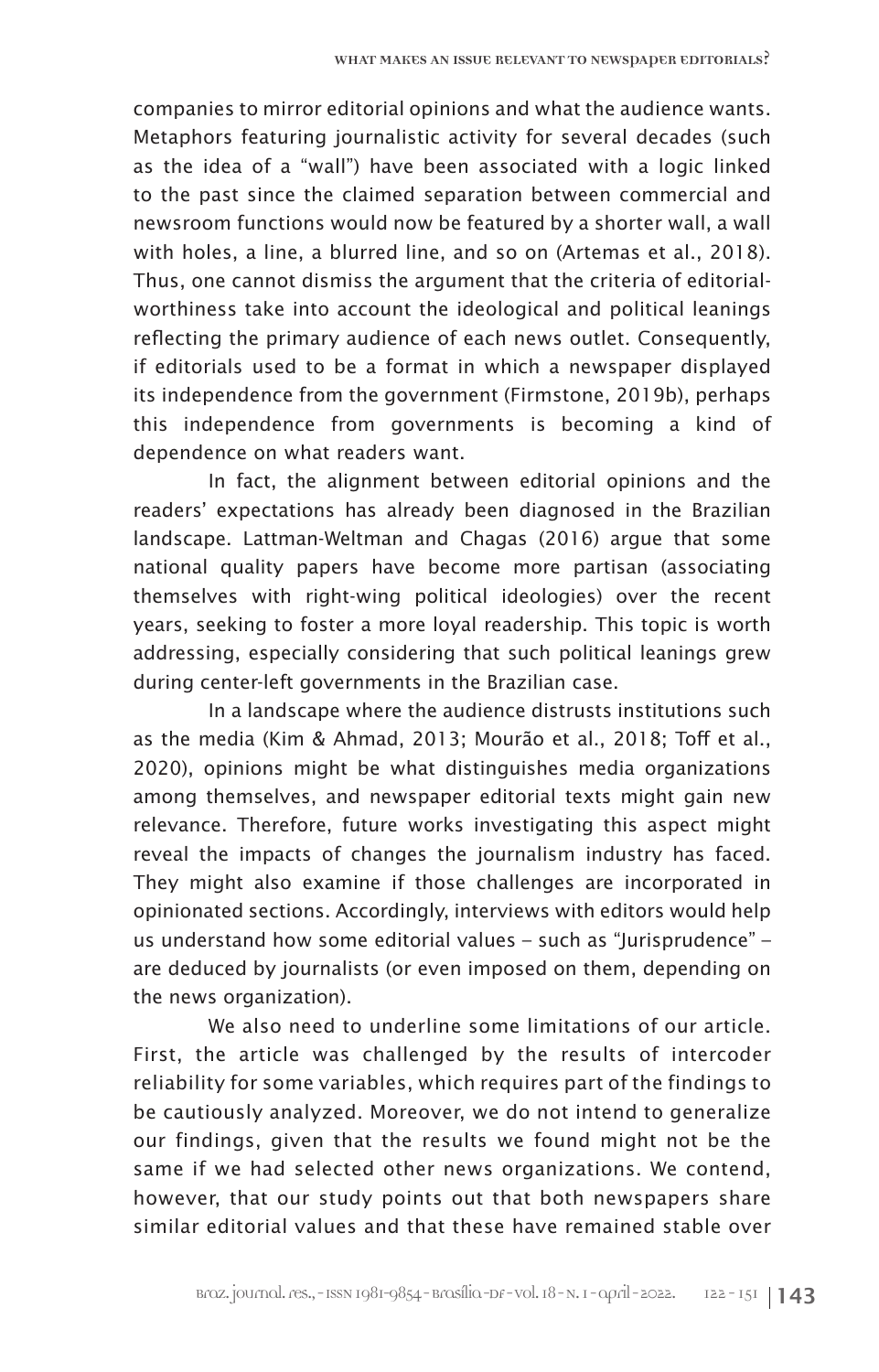time. Further studies could refine the empirical categories and coding process. In addition, new investigations could take into account to what extent the editorial values change depending on the hierarchy of each editorial (whether it is the main one or the secondary ones).

Lastly, we must remember that other aspects may also influence practices in editorial journalism, such as the market (concentration of media ownership), the journalists' professional or educational background, as well as their corporate codes of conduct. In fact, the many ways news outlets and their professionals understand journalistic roles (Hanitzsch & Vos, 2017) may suggest adopting different editorial behaviors. A comparative approach using the categorization we suggested could underline the similarities and singularities typical of journalistic cultures, indicating what kinds of adaptations the idea of criteria of editorial-worthiness must undergo to be fostered. I.e., comparing news outlets from different media systems (Dobek-Ostrowska, 2012; Hallin & Mancini, 2004) would allow us to find out how suitable editorial values are to different cases, as well as to illustrate how a specific value has been more emphasized than others.

# **NOTES**

- 1 Political party that ruled Brazil from 1995 to 2003 and was the main opponent of the Worker's Party in Presidential elections until 2018.
- 2 For more details, see <https://acervo.estadao.com.br/ noticias/acervo,20-anos-de-decisao-no-segundo-turno-em-saopaulo,7192,0.htm>.
- 3 For more details, see <https://www.latimes.com/archives/laxpm-1992-12-30-mn-2585-story.html>.
- 4 For more details, see < https://www.bbc.co.uk/news/world-latinamerica-37237513>.
- 5 Caption:  $p < 0.05$ ; Cramer's  $V = 0.174$
- 6 Caption: \*p<0,05 \*\*p<0,001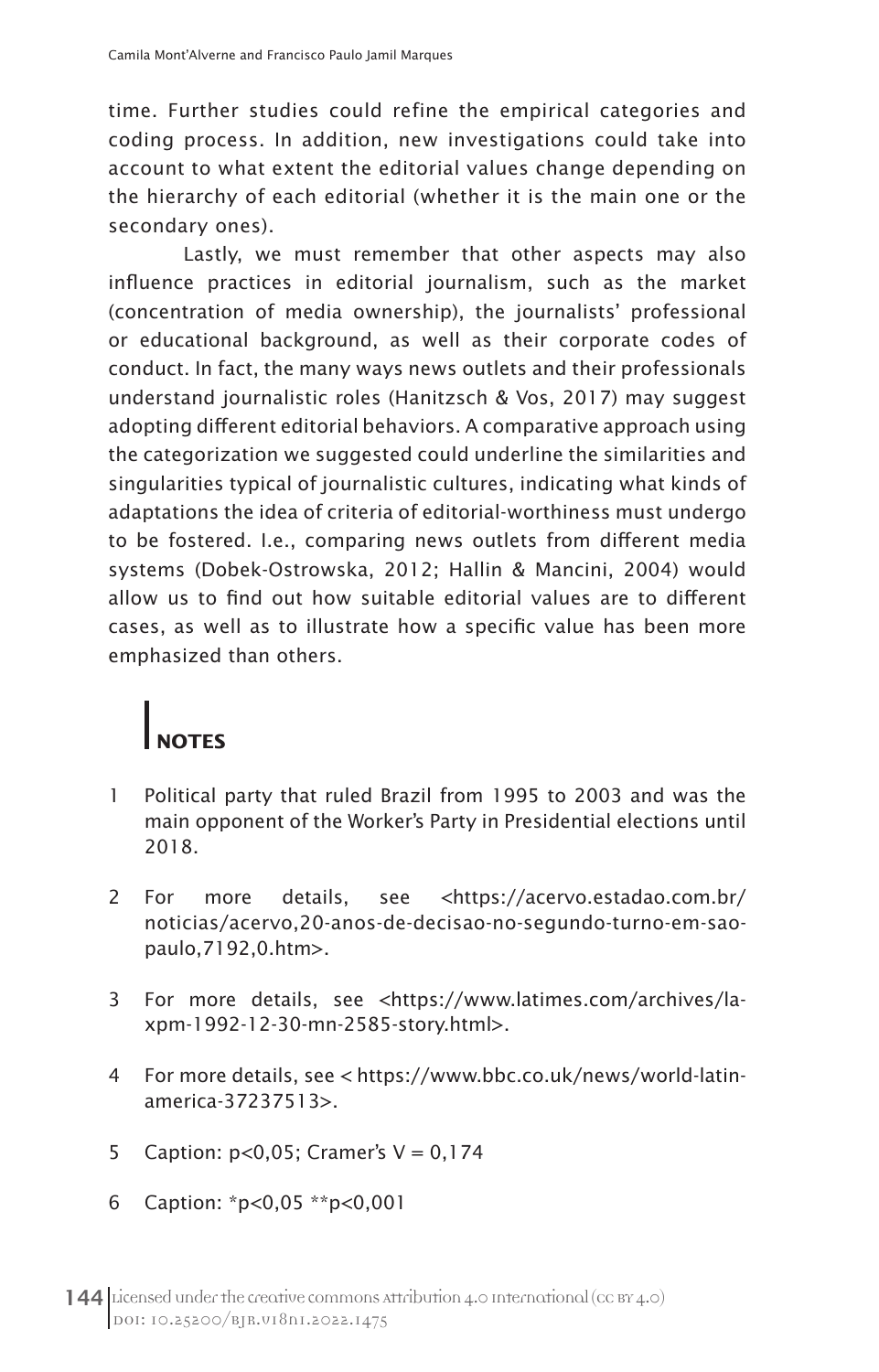- 7 If the standardized residual is less than -1,96, the observed frequency in each cell is less than the expected frequency, while if it is more than 1,96, the observed frequency is higher than the expected frequency.
- 8 Caption:  $p < 0,05$ ; Cramer's  $V = 0,12$
- 9 Caption: p<0,05

# **REFERENCES**

Albæk, E., Hopmann, D., & Skovsgaard, M. (2019). Political Coverage. In T. P. Vos & F. Hanusch (Eds.), *The International Encyclopedia of Journalism Studies* (pp. 1–11). John Wiley & Sons.

Albuquerque, A. (2010). A modernização autoritária do jornalismo brasileiro. *Alceu*, *10*(20), 100–115. Retrieved from http:// revistaalceu-acervo.com.puc-rio.br/

Albuquerque, A. (2019). Protecting Democracy or Conspiring against it ? Media and Politics in Latin America: A Glimpse from Brazil. *Journalism*, *20*(7), 906–923. DOI: 10.1177/1464884917738376

Arbex Júnior, J. (1987). Editorial. In J. M. de. Melo (Ed.), *Gêneros jornalísticos na Folha de S.Paulo* (pp. 91–99). FTD.

Armañanzas, E., & Nocí, J. D. (1996). *Periodismo y argumentación. Géneros de opinión*. Universidad del País Vasco.

Artemas, K., Vos, T. P., & Duffy, M. (2018). Journalism Hits a Wall: Rhetorical Construction of Newspapers' Editorial and Advertising Relationship. *Journalism Studies*, *19*(7), 1004–1020. DOI: 10.1080/1461670X.2016.1249006

Azevedo, F. (2016). *A grande imprensa brasileira: Paralelismo Político e Antipetismo (1989-2014)* [doctoral dissertation, Universidade Federal de São Carlos]. Repositório Institucional UFSCar.

Azevedo, F. (2018). PT, eleições e editoriais da grande imprensa (1989-2014). *Opinião Pública*, *24*(2), 270–290. DOI: 10.1590/1807- 01912018242270

Baym, G. (2000). Constructing Moral Authority: We in the Discourse of Television News. *Western Journal of Communication*, *64*(1), 92– 111. DOI: 10.1080/10570310009374665

Bednarek, M., & Caple, H. (2017). *The Discourse of News Values: How News Organizations Create Newsworthiness*. Oxford University Press.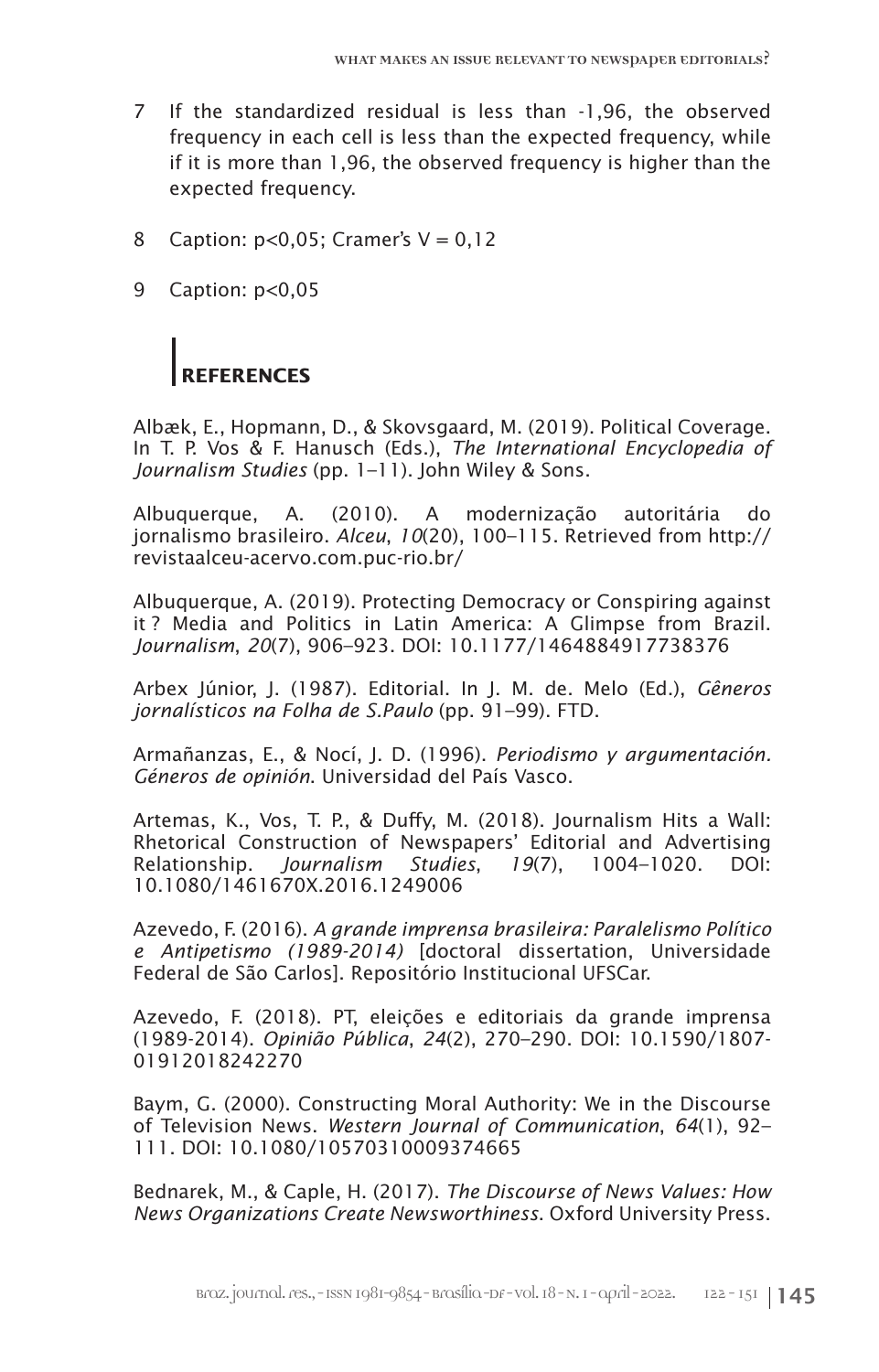Billeaudeaux, A., Domke, D., Hutcheson, J. S., & Garland, P. (2003). Newspaper Editorials Follow Lead of Bush Administration.<br>Newspaper Research Journal. 24(1). 166–184. DOI: *Newspaper Research Journal*, *24*(1), 166–184. DOI: 10.1177/073953290302400119

Brighton, P., & Foy, D. (2007). *News Values*. SAGE Publications.

Cushion, S. (2008). Truly International? A Content Analysis of Journalism: Theory, Practice and Criticism and Journalism Studies. *Journalism Practice*, *2*(2), 280–293. DOI: 10.1080/17512780801999477

Dalpiaz, J. G. (2011). Rotinas e critérios de noticiabilidade: um estudo sobre a produção jornalística da BBC Brasil. *Estudos Em Jornalismo e Mídia*, *8*(1). DOI: 10.5007/1984-6924.2011v8n1p213

de Vreese, C. H. (2005). News Framing: Theory and Typology. *Information Design Journal + Document Design*, *13*(1), 51–62. DOI: 10.1075/idjdd.13.1.06vre

Dobek-Ostrowska, B. (2012). Italianization (or Mediterranization) of the Polish Media System? Reality and Perspective. In D. C. Hallin & P. Mancini (Eds.), *Comparing media systems beyond the western world* (pp. 26–50). Cambridge University Press.

Eilders, C. (1997). The Impact of Editorial Content on the Political Agenda in Germany: Theoretical Assumptions and Open Questions Regarding a Neglected Subject in Mass Communication Research. *WZB Discussion Papers*. Retrieved from https://www.econstor.eu/ bitstream/10419/49825/1/246100885.pdf.

Eilders, C. (1999). Synchronization of Issue Agendas in News and Editorials of the Prestige Press in Germany. *The International Journal of Communications Research*, *24*(3), 301–328. DOI: 10.1515/ comm.1999.24.3.301

Espinosa, P. M. (2003). *Géneros para la persuasión en prensa: los editoriales del diario El País*. Ámbitos, 10, 225–238.

Field, A. (2005). *Discovering Statistics with SPSS*. SAGE Publications.

Firmstone, J. (2019a). Editorial Journalism and Newspapers' Editorial Opinions. *Oxford Research Encyclopedia of Communication*, 1–24. DOI: 10.1093/acrefore/9780190228613.013.803

Firmstone, J. (2019b). Editorials. In T. P. Vos & F. Hanusch (Eds.), *The International Encyclopedia of Journalism Studies* (pp. 1–7). John Wiley & Sons.

Firmstone, J. (2008). The Editorial Production Process and Editorial Values As Influences on the Opinions of the British Press Towards Europe. *Journalism Practice*, 2(2), 212–229. DOI: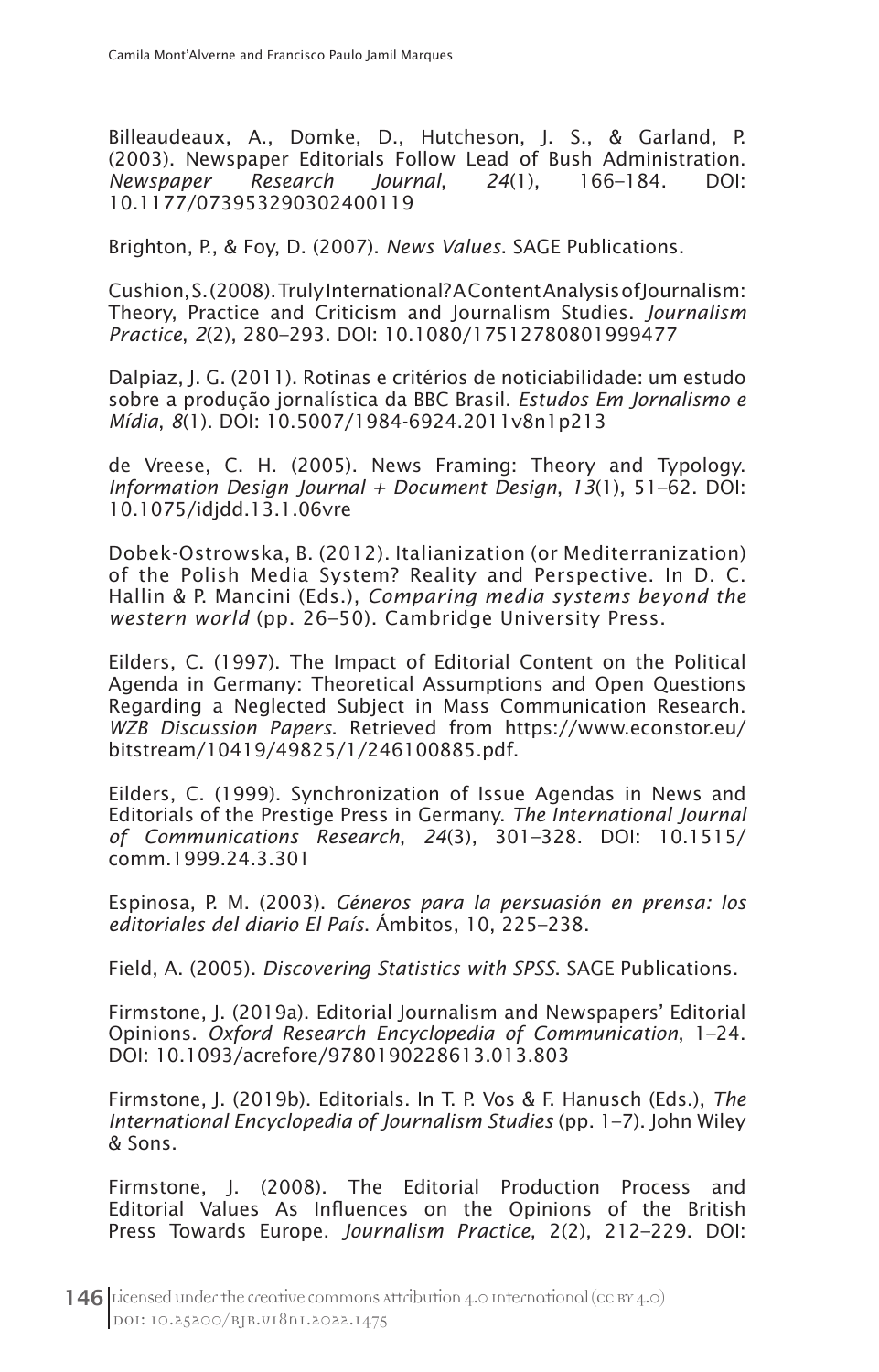10.1080/17512780801999378

Fogoaga, C. (1982). *Periodismo interpretativo*. Mitre.

Fontcuberta, M. de. (1993). *La noticia: Pistas para percibir el mundo*. Paidós.

Galtung, J., & Ruge, M. (1965). The Structure of Foreign News: The Presentation of the Congo, Cuba and Cyprus Crises in Four Norwegian Newspapers. *Journal of Peace Research*, (2), 64–90. DOI: 10.1177/002234336500200104

Gans, H. J. (1979). *Deciding What's News: A Study of CBS Evening News, NBC Nightly News, Newsweek, and Times*. Northwestern University Press.

Golan, G. J. (2010). Editorials, Op-ed Columns Frame Medical Marijuana Debate. *Newspaper Research Journal*, *31*(3), 50–61. DOI: 10.1177/073953291003100305

Gronemeyer, M. E., & Porath, W. (2015). A Study on Homogeneity between Editorials and News Sources Opinions in the Chilean Reference Press. *Cuadernos.Info*, (*36)*, 139–153. DOI: 10.7764/ cdi.36.567

Guerreiro Neto, G. (2016). Da opinião à identidade: características do editorial em dois jornais brasileiros. *Sobre Jornalismo*, *5*(2), 92– 105. Retrieved from https://revue.surlejournalisme.com/slj/article/ view/176/304

Guerrero, M. A., & Márquez-Ramírez, M. (2014). *Media Systems and Communication Policies in Latin America*. Palgrave Macmillan.

Hallin, D. C., & Mancini, P. (2004). *Comparing Media Systems: Three Models of Media and Politics*. Cambridge University Press.

Hallin, D. C., & Mancini, P. (2012). *Comparing Media Systems Beyond the Western world*. Cambridge University Press.

Hallock, S. (2007). *Editorial and Opinion*. ABC-CLIO.

Hanitzsch, T., & Vos, T. P. (2017). Journalistic Roles and the Struggle Over Institutional Identity: The Discursive Constitution of Journalism. *Communication Theory*, *27*(2), 115–135. DOI: 10.1111/comt.12112

Hanusch, F., & Vos, T. P. (2019). Charting the development of a field: A systematic review of comparative studies of journalism. *International Communication Gazette*, 82(4), 319–341. DOI: 10.1177/1748048518822606

Harcup, T. (2019). News Judgment, News Values, and Newsworthiness. In T. P. Vos & F. Hanusch (Eds.), *The International Encyclopedia of*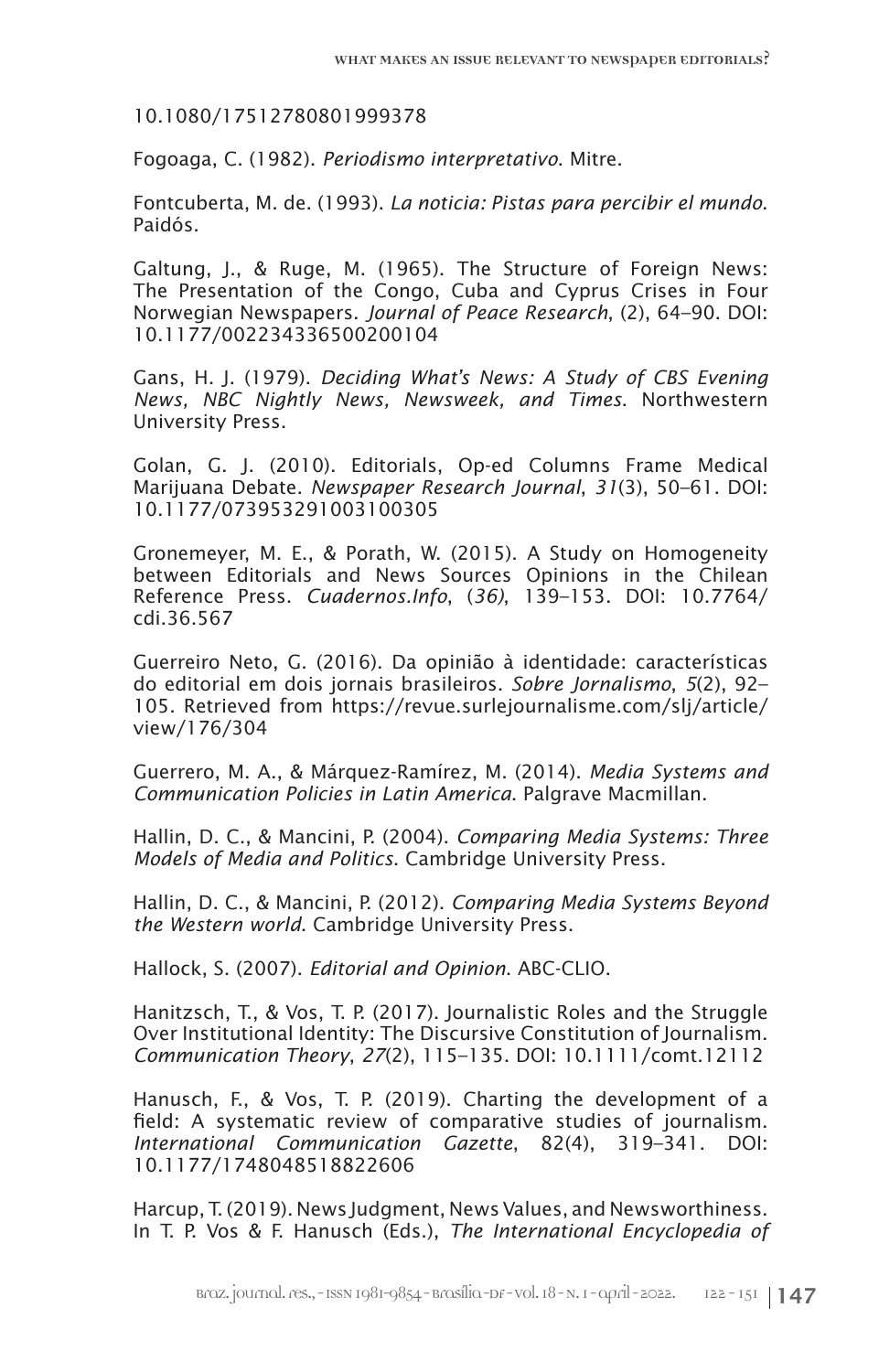*Journalism Studies* (pp. 1–8). John Wiley & Sons, Inc.

Harcup, T., & O'Neill, D. (2001). What Is News? Galtung and Ruge revisited. *Journalism Studies*, *2*(2), 261–280. DOI: 10.1080/14616700118449

Harcup, T., & O'Neill, D. (2017). What is News? News Values Revisited (again). *Journalism Studies*, *18*(12), 1470–1488. DOI: 10.1080/1461670X.2016.1150193

Izadi, F., & Saghaye-Biria, H. (2007). A Discourse Analysis of Elite American Newspaper Editorials: The Case of Iran's nuclear program. *Journal of Communication Inquiry*, *31*(2), 140–165. DOI: 10.1177/0196859906298073

Kim, Y. A., & Ahmad, M. A. (2013). Trust, Distrust and Lack of Confidence of Users in Online Social Media-Sharing Communities. *Knowledge-Based Systems*, (*37)*, 438–450. DOI: 10.1016/j.knosys.2012.09.002

Lacy, S., Watson, B. R., Riffe, D., & Lovejoy, J. (2015). Issues and Best Practices in Content Analysis. *Journalism & Mass Communication Quarterly*, *92*(4), 791–811. DOI: 10.1177/1077699015607338

Lage, N., Faria, T., & Rodrigues, S. (2004). Diário Carioca: o primeiro degrau para a modernidade. *Estudos Em Jornalismo e Mídia*, *1*(1), 132–144.

Lattman-Weltman, F., & Chagas, V. (2016). Mercado futuro: a Economia Política da (re)partidarização da imprensa no Brasil. *Dados*, *59*(2), 323–356. DOI: 10.1590/00115258201679

Lule, J. (2002). Myth and Terror on the Editorial Page: The New York Times Responds to September 11, 2001. *Journalism & Mass Communication Quarterly*, *79*(2), 275–293. DOI: 10.1177/107769900207900202

Marques, F. P. J., Miola, E., Mitozo, I., & Mont'Alverne, C. (2020). Similar, but not the Same: Comparing Editorial and News Agendas in Brazilian Newspapers. *Journalism Practice*, *14*(9), 1066–1086. DOI: 10.1080/17512786.2019.1684833

Marques, F. P. J., & Mont'Alverne, C. (2021). What are Newspaper Editorials Interested In? Understanding the Idea of Criteria of Editorial-Worthiness. *Journalism*, *22*(7), 1812–1830. DOI: 10.1177/1464884919828503

Marques, F. P. J., Mont'Alverne, C., & Mitozo, I. (2021). Editorial Journalism and Political Interests: Comparing the Coverage of Dilma Rousseff's Impeachment in Brazilian Newspapers. *Journalism*, *22*(11), 2816–2835. DOI: 10.1177/1464884919894126

Marques, F. P. J., Santos, D. H. de F., Mont'Alverne, C., & Ferracioli, P. (2020). A atuação do jornalismo editorial no escândalo JBS: uma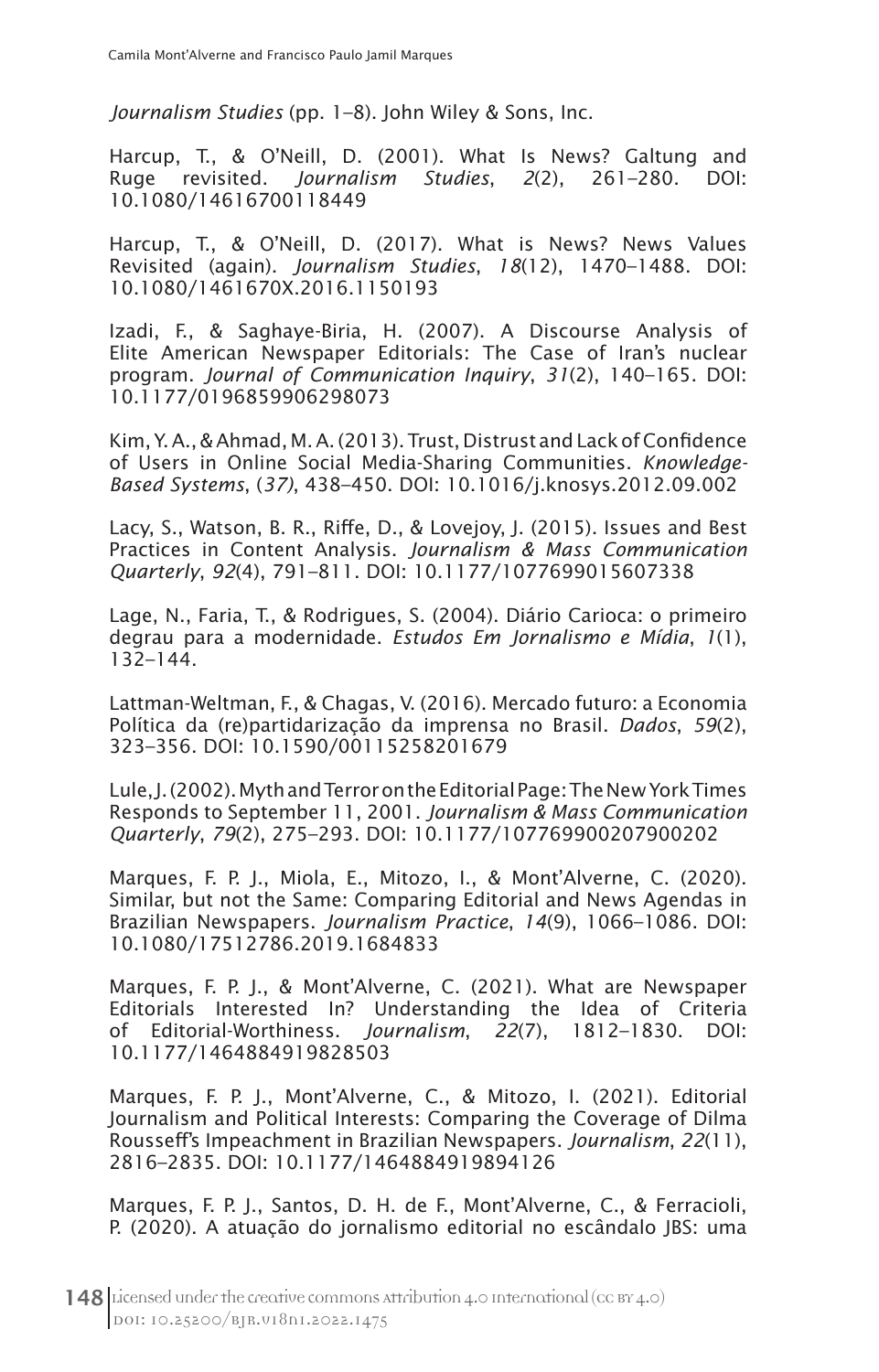análise comparativa sobre os jornais Folha de S.Paulo e O Estado de S. Paulo. *Revista Brasileira de Ciência Polític*a, (33), 1–39. DOI: 10.1590/0103-3352.2020.33.226562

Matos, C. O. (2008). *Journalism and Political Democracy in Brazil (1984-2002)*. Lexington Books.

Melo, J. M. de. (1985). *A opinião no jornalismo brasileiro*. Vozes.

Melo, J. M. de. (2003). *Jornalismo Opinativo: gêneros opinativos no Jornalismo brasileiro*. Editora Mantiqueira.

Meltzer, K. (2007). Newspaper editorial boards and the practice of endorsing candidates for political office in the United States. *Journalism*, *8*(1), 83–103. DOI: 10.1177/1464884907072422

Mont'Alverne, C. (2020). *A imprensa como agente interessado na reforma política: um estudo sobre a cobertura noticiosa e editorial de Folha de S.Paulo, O Estado de S. Paulo e O Globo (1989-2017)* [doctoral dissertation, Universidade Federal do Paraná]. Acervo digital da UFPR.

Mont'Alverne, C., Athanásio, E., & Marques, F. P. J. (2018). The Journalist Between the Profession and the Newspaper's Interests: Values and TRoutines in the Production of *Folha de S.Paulo*'s Editorials. *Brazilian Journalism Research*, *14*(2), 384–411. DOI: 10.25200/BJR. v14n2.2018.1088

Mourão, R. R. (2019). From Mass to Elite Protests: News Coverage and the Evolution of Antigovernment Demonstrations in Brazil. *Mass Communication and Society*, *22*(1), 49–71. DOI: 10.1080/15205436.2018.1498899

Mourão, R. R., Thorson, E., Chen, W., & Tham, S. M. (2018). Media Repertoires and News Trust During the Early Trump Administration. *Journalism Studies*, *19*(13), 1945–1956. DOI: 10.1080/1461670x.2018.1500492

Nava, M., & Marques, F. P. J. (2019). From "Leftist" To "President": Journalism and Editorial Coverage of Brazil's Lula in Five Elections. *Journalism Practice*, *13*(10), 1–22. DOI: 10.1080/17512786.2019.1587640

Newman, N., Fletcher, R., Schulz, A., Andi, S., Robertson, C. T., & Nielsen, R. K. (2021). *Digital News Report 2021* (10th ed.). Reuter Institute/University of Oxford.

Oakes, J. B. (1964). *Interview with John B* [Interview]*.* Oral History Research Office. Retrieved from http://www.columbia.edu/cu/lweb/ digital/collections/nny/oakesjb/toc.html

Orosa, B. G., García, X. L., & Santorum, S. G. (2013). Análisis de la adaptación a la red en los editoriales on line de cinco países europeos.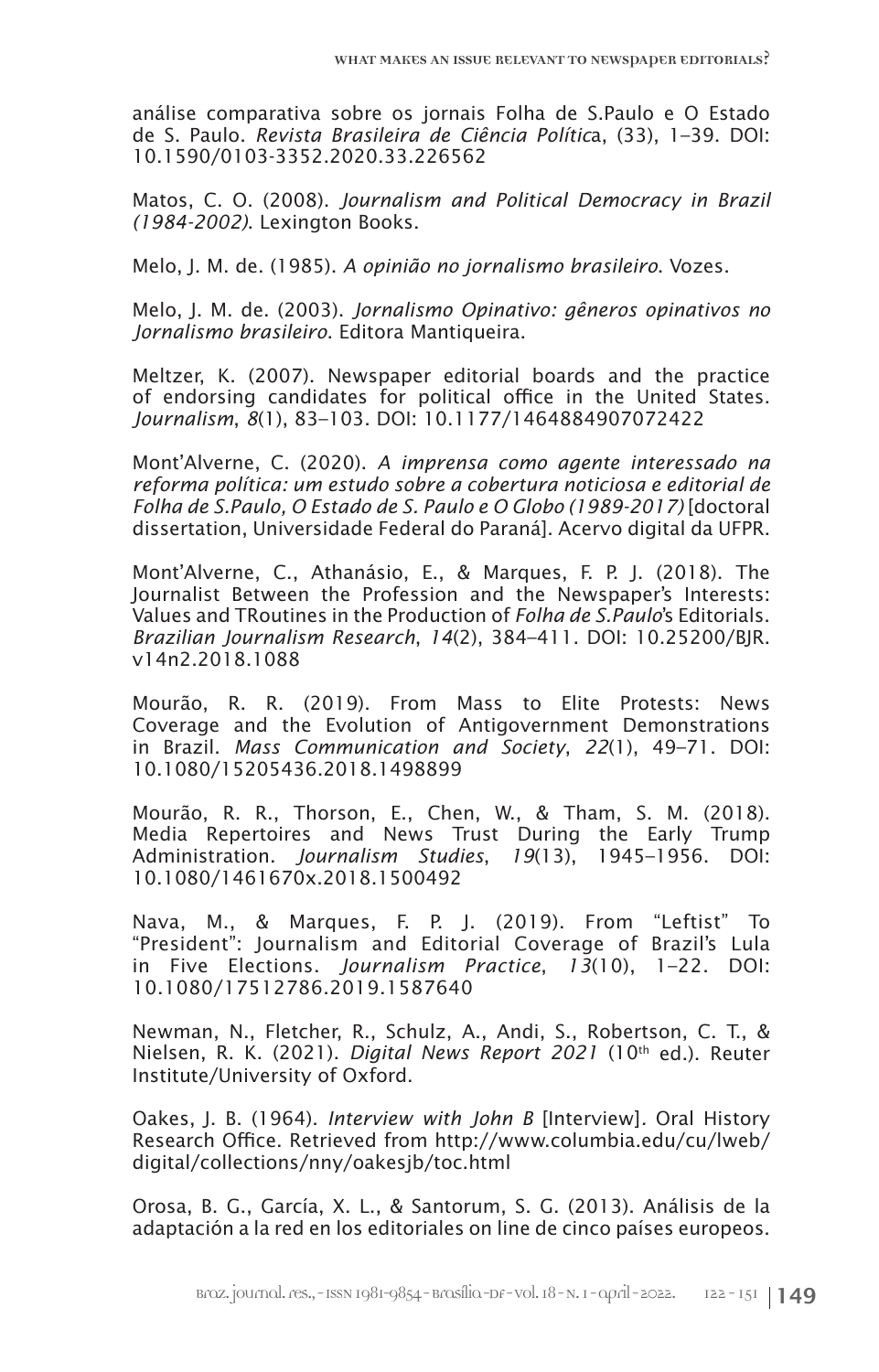*Revista Latina de Comunicación Social*, (*68)*, 408–501. Retrieved from http://hdl.handle.net/10347/18780

Pfetsch, B., & Berlin, F. U. (2015). Political Communication Culture. In G. Mazzoleni (Ed.), *The International Encyclopedia of Political Communication* (pp. 1–6). John Wiley & Sons, Inc.

Pimentel, P. S., & Marques, F. P. J. (2021). De-Westernizing Media Parallelism: How Editorial Interests Unfold During Impeachment Crises. *Journalism Studies*, *22*(3), 282–304. DOI: 10.1080/1461670X.2020.1867000

Preston, P. (2015). News Values. In G. Mazzoleni (Ed.), *The International Encyclopedia of Political Communication* (pp. 1–6). John Wiley & Sons, Inc.

Silva, C. E. L. da. (1990). *O adiantado da hora: a influência americana sobre o jornalismo brasileiro*. Summus Editorial.

Silva, G., Silva, M. P., & Fernandes, M. L. (2014). *Critérios de noticiabilidade: problemas conceituais e aplicações*. Insular.

Toff, B., Badrinathan, S., Mont'Alverne, C., Arguedas, A. R., Fletcher, R., & Nielsen, R. K. (2020). *What We Think We Know and What We Want to Know: Perspectives on Trust in News in a Changing World*. Reuter Institute/University of Oxford.

Traquina, N. (2005). *Teorias do Jornalismo - Por que as notícias são como são* (Vol. 1). Insular.

Wahl-Jorgensen, K. (2009). News Production, Ethnography, and Power: On the Challenges of Newsroom-Centricity. In E. Bird (Ed.), *The Anthropology of News & Journalism* (pp. 21–34). Indiana University Press.

Waisbord, S., & Mellado, C. (2014). De-westernizing Communication Studies: A Reassessment. *Communication Theory*, *24*(4), 361–372. DOI: 10.1111/comt.12044

Wiggins, J. R. (1942). The Function of the Press in a modern democracy. *Journalism Quarterly*, *19*(2), 159–171. DOI: 10.1177/107769904201900203

Wilhoit, G. C., & Drew, D. G. (1991). Editorial Writers on American Daily Newspapers: a 20-Year portrait. *Journalism and Communication Monographs*, *129*. Retrieved from: https://www.proquest.com/ docview/1297773833/fulltextPDF/1A6FDC33116145E1PQ/1?accou ntid=12598

Willig, I. (2012). Newsroom Ethnography in a Field Perspective. *Journalism*, *14*(3), 372–387. DOI: 10.1177/1464884912442638